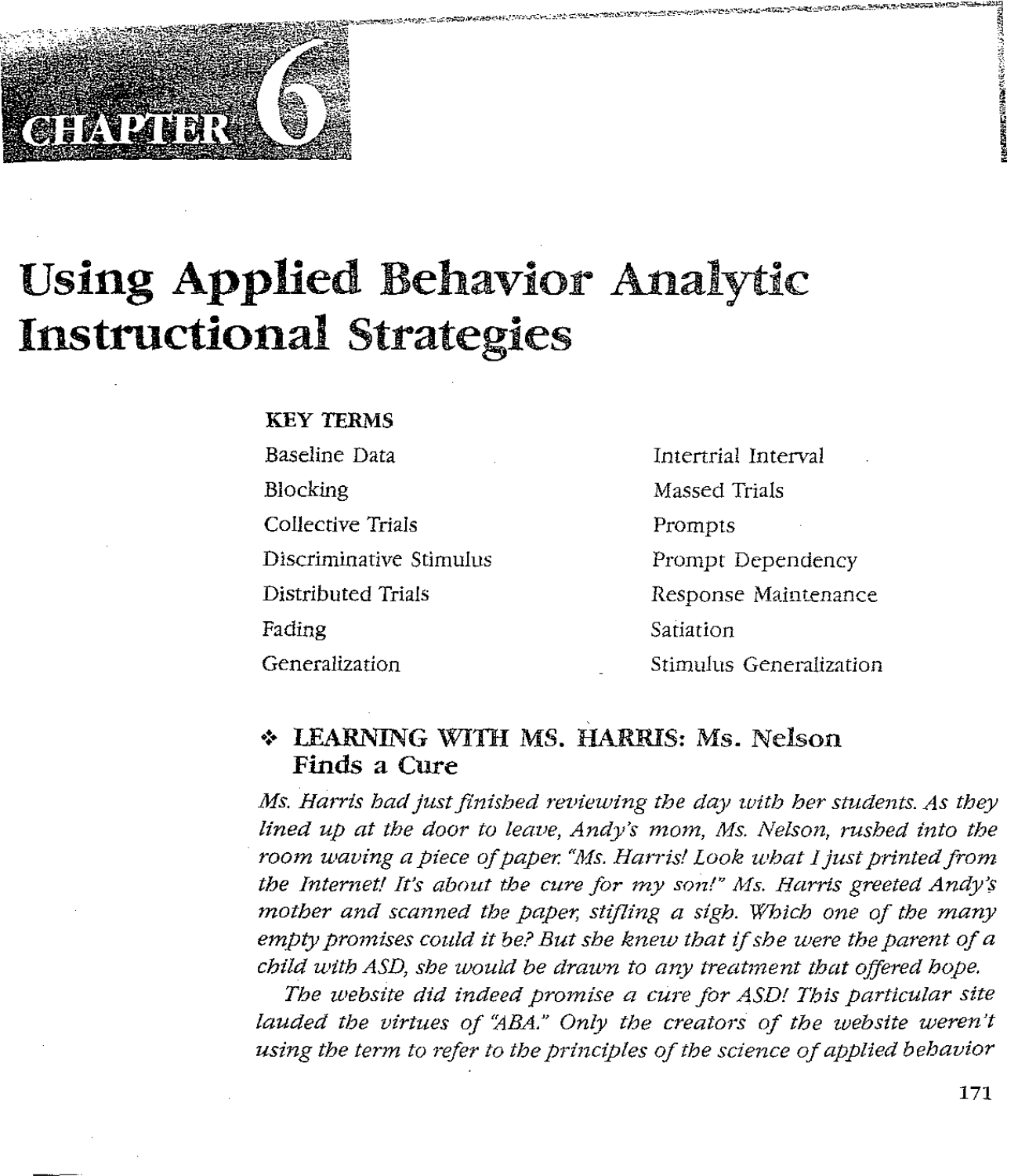#### 172 *Chapter 6*

*analysis. As in so many websites, books, and daily discussions, the term was being used to refer specifically to Discrete Trial Training* (DT7). *Tbe paper documented links to curricula and techniques as well as contact information for specially trained people who could provide the miraculous intervention.* 

*"Can you do ABA?" asked Andy's mother. "Oh, bqy," Ms. Harris thought to herself. '1 am using applied behavior analytic instruction every day with*  Andy. How do I explain to Ms. Nelson the difference between ABA and DTT?"

Arguments about the use of applied behavior analysis (ABA) for students **"With Autism Spectrum Disorders have consumed vast amounts of time,** ef~ **fort, and professional resources. Most of those arguments are not actually**  about ABA, but about whether or not an applied behavior analytic strategy called *Discrete Trial Training* (D17) can enable children with ASD to achieve normal educational and intellectual functioning as described by Lovaas (1987). The effectiveness of interventions based on the science of ABA is supported by copious research, and these are considered by many to be the only scientifically validated approaches for students with ASD. However, **these interventions encompass much more than just DTI.** 

This chapter describes and deflnes ABA and then explains DTT within ABA's broader context. It also covers the general approach for conducting DTT and provides examples of applied behavior analytic strategies shown to **be effective with students on the autism spectrum.** 

# **APPLIED BEHAVIOR ANALYSIS DEFINED**

ABA takes an empirical approach to promoting learning and development. Principles and procedures known to affect learning and skill acquisition are used to promote enhanced functioning in a measurable way. Many of these **principles and procedures have been recognized by social scientists for cen**turies, but it was not until 1968 that a group of researchers applied the principles as defined by Skinner (1953) to socially significant human behavior and articuiated the key dimensions of ABA.

In 1968, Baer, Wolf, and Risley, in the first issue of the *journal of Applied Behavior Analysis,* described ABA as "the process of applying sometimes **tentative principles of behavior to the improvement of specific behaviors,**  and simultaneously evaluating whether or not any changes noted are indeed attributable to the process of application-and if so, to what parts of the process" (p. 91). In this article and in a subsequent reanalysis in 1987, the **authors defined the five dimensions that must be present in an intervention for it to be considered ABA. These dimensions are:** 

- Applied and effective
- Technological
- Behavioral
- Analytic and conceptual
- Generality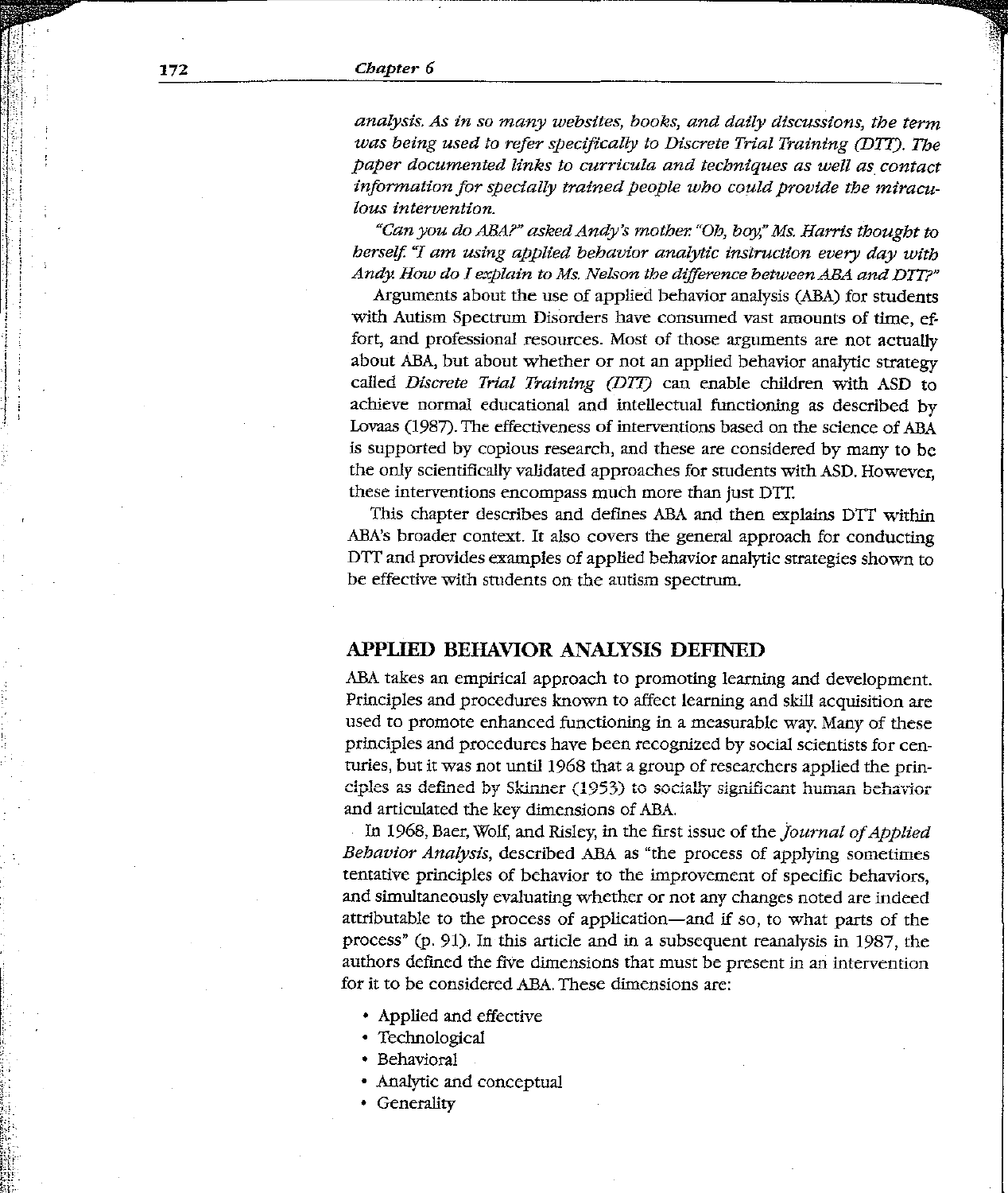# **Applied and** Effective

For any procedure to be considered ABA, it *must* make a meaningful differ**ence in the life of the person receiving the intervention. Tills means that the**  goals of the intervention must be important to the individual and that any changes must result in a better quality of life (Wolf, 1978). The dimension of applied and effective is ascertained though an analysis of goals, procedures, **and outcomes.** 

*Goals.* The goals of the intervention must be viewed as worthwhile by the individual receiving the treatment and by those making decisions about the quality of life for the person receiving the treatment. The goals should take into consideration what would lead to more independence for the individual **as well as what meets societal norms for behavior.** 

For example, it would not be meaningful to create a goal for a kindergartenaged student who is decoding on the third-grade level to decode on a fourth-grade level if that student is not toilet trained, does not initiate social interactions, and comprehends only on the preprimer level. According to the applied and effective dimension of ABA, goals for this student need to address **areas of self-help, social initiations, and comprehension of written material.**  Such goals would promote the student's independence and emphasize **behaviors that allow the student to access a broader range of environments.** 

In regard to goals, we ask: Will the specific behavioral goals benefit the student, and are the goals valued by the community?

*Procedures.* **The procedures used in an intervention must be only as in**trusive or invasive as the context warrants (Green, 2001). Applied behavior analysts would challenge the idea that the end justifies the means. For example, the teacher could stop students who are talking out by slapping them each time they open their mouths. However, others might not be in favor of such an aversive procedure (Durand, 2005). The use of reinforcement to shape students' behavior so that they raise their hands and wait to be acknowledged before speaking is more likely to be perceived as acceptable.

**It must be noted that some individuals are subject to invasive procedures such as restraint or contingent electric shock. However, these situations are**  exceptions rather than the rule. The use of aversive procedures is appropriate only after all other options are exhausted and human protection clear**ances are obtained.** 

In addition to being ethical, the cost and practicality of procedures must **be reasonable for the desired outcomes. In regard to procedures, we ask: Are the procedures as mioimaiJy invasive as possible, and would other**  people consider them acceptable in terms of the outcome?

*Outcomes.* Successful outcomes are those viewed as valuable by all involved **and any unexpected negative outcomes are tolerable. For example, the use of**  some procedures that result In a student being able to touch body parts on

 $\mathbb{H}$  .

 $\parallel$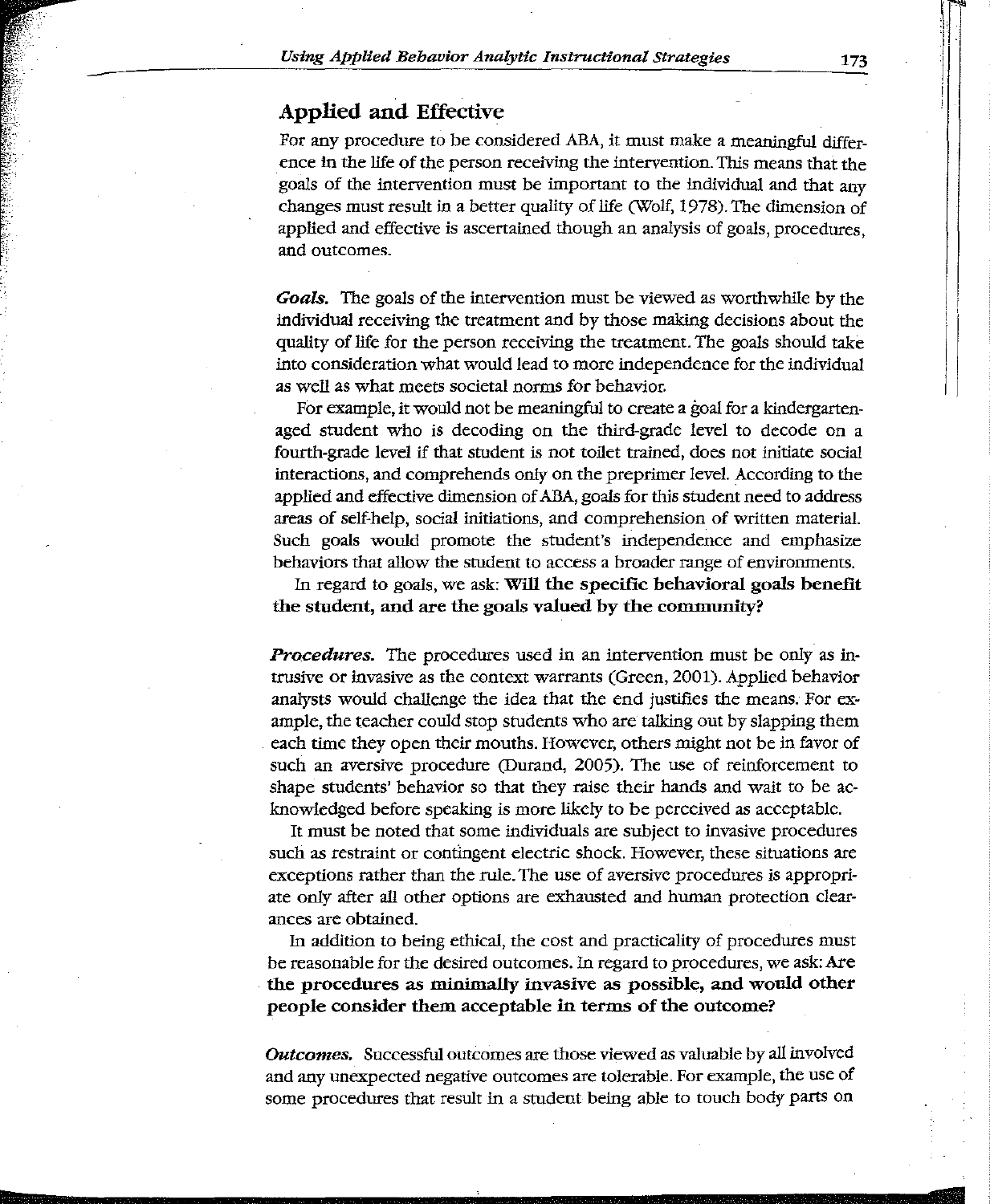command might also provoke an aggressive reaction. Identifying body parts may be a meaningful outcome for the student, but it is not acceptable that the student hits the person asking him to identify the body parts. So, while the intervention provided some benefit, it would be worthwhile to consider if there is an alternative that does not produce undesirable outcomes.

The most common way to document the acceptability of outcomes is to consider social validity (Wolf, 1978). Social validity measures the degree to which the student and/or those who interact with the student are satisfied with *all* the outcomes and procedures used in the intervention.

Some students are unable to verbally describe their satisfaction with the outcomes. However, analysis of their behavior can provide an indication of their satisfaction. Likewise, surveys of family members, teachers, therapists, peers, and others can provide indications of satisfaction with procedures and outcomes.

Sometimes interventions actually affect the persons providing the intervention more than the recipients. For example, interventions that take place over many hours, days, or weeks can seriously disrupt the lives of family members, as in the case of a parent who quits a job to provide an intervention. Although the intervention may produce some desirable outcomes, the cost to the family may not be worth the effort, especially if there are other ways to accomplish similar goals.

In regard to outcomes, the question is: Are *all* the outcomes and procedures acceptable in improving the quality of life for everyone involved?

Although many published research studies meet the dimension of applied and effective for individuals with ASD, citing a few across several decades provides examples of the breadth of the meaningful differences that have been targeted. These include increased engagement and social interactions (Garfinkle & Schwartz, 2002; Kamps et al., 1992; Krantz & McClanoahan, 1998; Massey & Wheeler, 2000; Pierce & Schreibman, 1997; Reinhartsen, Garfinkle & Wolery, 2002), learning new skills such as self-help, communication, and socialization (Brady, Shores; McEvoy, Ellis, & Fox, 1987; Matson, Taras, Sevin, Love, & Fridiey, 1990; Ross & Greer, 2003; Yoder & layton, 1988), maintaining appropriate levels of behavior through self-control and self-monitoring (Shearer, 1996; Strain, Kohler, Storey, & Danko, 1994), generalizing skills learned (Koegel, Camarata, Valdez-Menchaca, & Koegel, 1998; O'Neill & Sweetland-Baker, 2001; Ross & Greer, 2003), reducing the number of environments in. which challenging behavior occurs (Carr, Dozier, Patel, Adams, & Martin, 2002), and decreasing interferiog behaviors such as self-injurious behaviors, stereotypies, aggression, tantrums, pica, grabbing, spitting, inappropriate touching, and destroying property (Carr & Durand, 1985; Wacker et al., 1990).

# Technological

To be considered ABA, interventions need to use technologies (strategies) that have been shown to be effective for learning and behavior change in all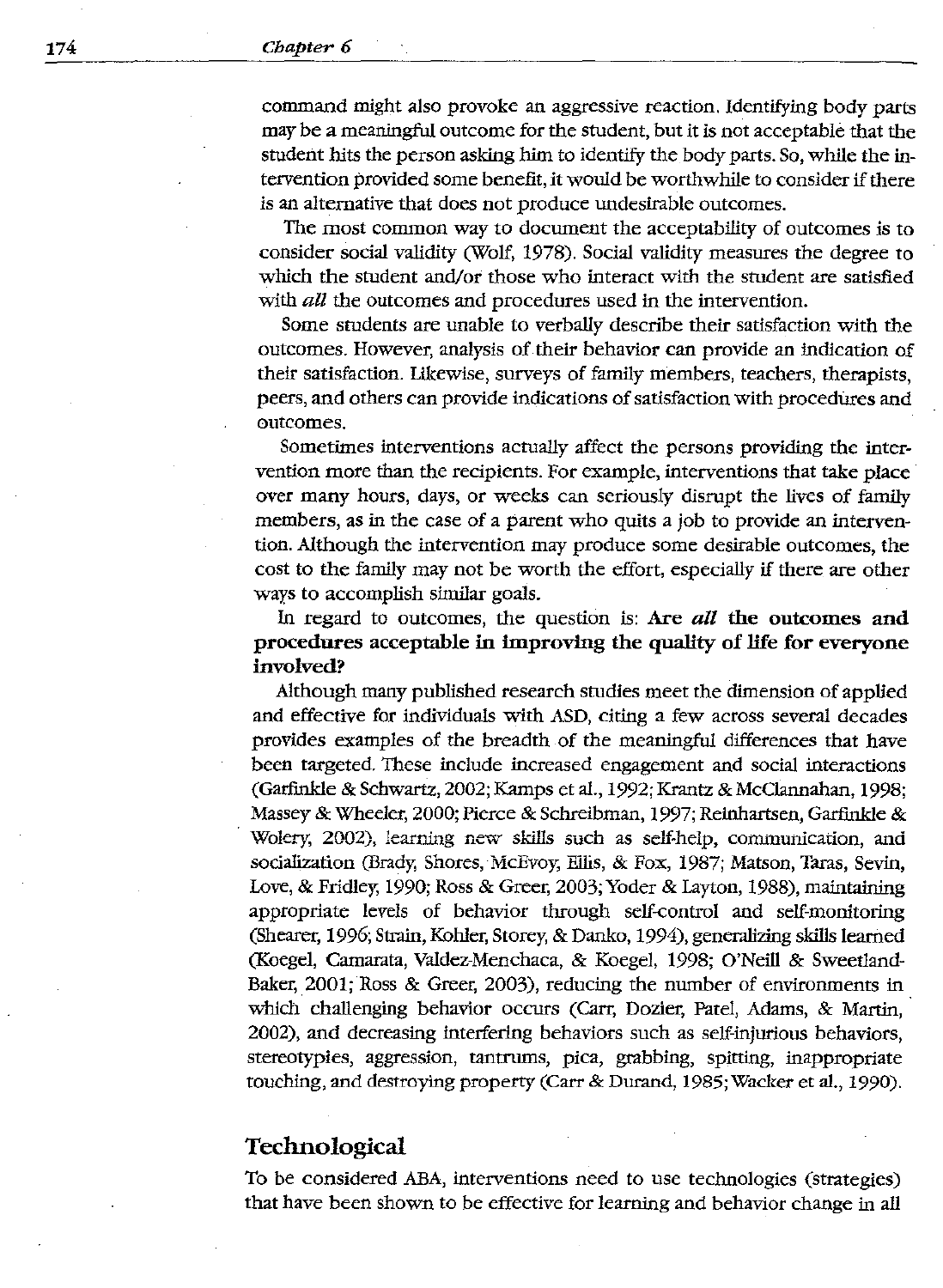animals, including humans. The learning principles that underlie most of these technologies are centuries old and date back to times when the principles were used intuitively. Today, of course, they are defmed and studied.

For example, it is reported that ancient Romans put eels in the bottom of **wine cups to discourage excessive** drinking, **and monks in A.D. 610 gave out**  little dough scraps baked in the shape of praying hands (pretzels) to encourage children to learn their prayers (Alberto & Troutman, 2003). Most technologies used in applied behavior analytic approaches derive from operant learning theory, which has verified that behavior is occasioned by what occurs before the behavior (antecedent) and is influenced by what follows the behavior (consequence) (Skinner, 1953). It would take volumes to define and describe all of the validated techoologies, so instead three procedures will be described as they relate to learning: reinfOrcement, prompting, and discrete trials.

*Reinforcement* Operant learning theorists define *reinforcement* as any**thing that follows a behavior that maintains or increases the occurrence of the behavior. As such, there are no universal reinforcers. For some students,**  praise for completing a task increases or maintains task completion. For other students, praise does neither, but instead reduces the number of tasks completed. In that case, praise is not reinforcing; it is punishing.

One of the great behavioral challenges is the recognition that reinforce**ment is not a "thing" but an effect. For example, if cheese crackers are used**  to increase the number of times a student will sit down when directed to do **so by the teacher, and the number of times the student sits down increases,**  then cheese crackers are reinforcing. If the number of times the student sits **down decreases, then cheese crackers are not reinforcing. People who make**  statements such as, "In-seat behavior is not increasing even though I'm reinforcing the student with cheese crackers" do not really understand the tech**nology of reinforcement.** 

**For students with ASD, it is docwnented that sensory activities and access to**  objects of obsession may be as effective as food or praise (Charlop-Christy & Haymes, 1998; Ferrari & Harris, 1981) and may even produce higher numbers of correct responses than other types of reinforcement (Rincover & Newsom, 1985). Indeed, the opportunity to engage in self-stimulatory be**haviors can serve to increase acceptable behaviors (making it a reinforce**ment; Hung, 1978), without increasing the number of self-stimulatory behaviors in other contexts (Charlop-Christy & Haymes, 1998; Wolery, Kirk, & Gast, 1985). Even when the reinforcer is delivered less frequently, individuals with autism continue to use the skills that were learned (Duniap, Marshall, Plienis, & Wtlliams, 1987).

*Prompting.* Prompts are additional supports that increase the likelihood that a behavioral response is learned. For example, when teaching young children to write their names, adults sometimes put their hands over the children's hands to guide them through the movements. This hand-over-hand guidance is a prompt.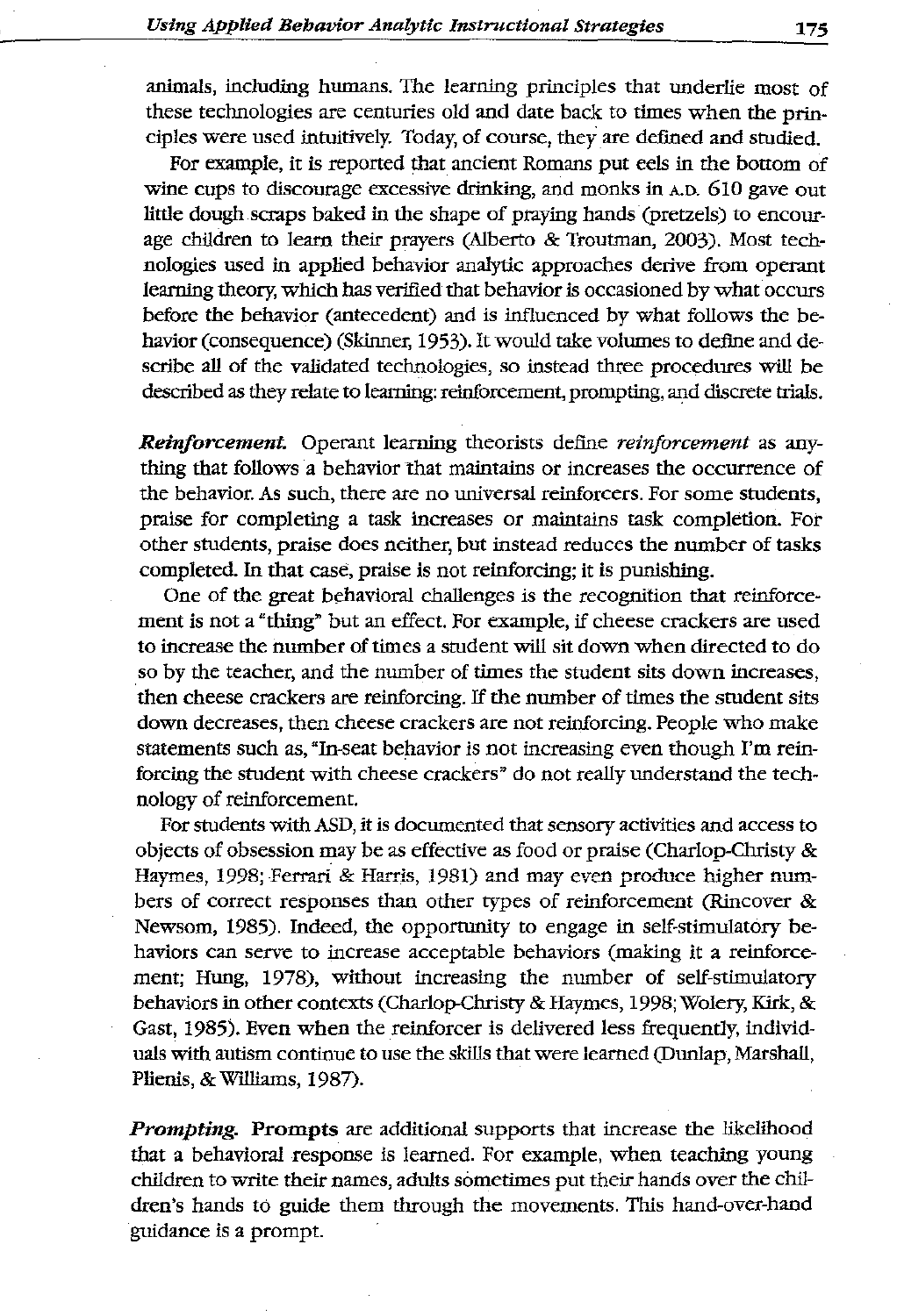ABA technology uses various types of prompts and includes several ways of implementing them. For students with ASD, some of these are tactile prompts (i.e., a pager-like device that vibrates) that help increase verbal initiations (Shabani et a!., 2002; Taylor & Levin, 1998), picture prompts to increase ability to follow routines (Hall, McC!annahan, & Krantz, 1995), written and audiotaped scripts that help promote more elaborate verbalizations (Krantz & McClannahan, 1998; Stevenson, Krantz, & McClannahan, 2000), video modeling that helps teach conversation skills (Charlop & Milstein, 1989) as well as purchasing (Haring, Kennedy, Adams, & Pitts-Conway; 1987), and self-operated auditory prompts that help increase academic and vocational on-task behaviors (Tabor, Seltzer, Heflin, & Alberto, 1999).

Prompts can increase the rate and accuracy of learning skills, but they may also cause dependency (i.e., the student waits for the prompt before engaging in the behavior). For this reason, the technology includes specific suggestions for fading prompts.

*Discrete Trials.* A trial is the basic unit of instruction. It presents a structured opportunity for a student to respond in the presence of a particular antecedent and consequence (Heflin & Alberto, 2001). Discrete Trial Training (DTI) is covered more thoroughly later in this chapter, but it is important to higblight that the discrete trial is just one of a number of technologies used in ABA.

# **Behavioral**

This dimension takes a functional view of behavior, asserting that behavior always occurs for a reason, and the reason is directly related to the environments where the behavior occurs. Understanding the influence of context on behavior often leads to developing interventions that include changes in the environment (Dunlap, Kern, & Worcester, 2001) and an appreciation of the function(s) the behavior serves (Johnston & O'Neili, 2001).

Everyone behaves in ways that maximize gain and pleasure and minimize **loss and pain. The desire to experience certain consequences and avoid**  other consequences is directly related to the environmental context. For example, students study and complete assignments in order to get good grades and avoid falling. Similarly, people brush their teeth to preserve them and **avoid getting cavities.** 

Identifying what students want or do not want in a specific context is crucial to developing effective interventions. To do so involves conducting a functional behavior assessment (FBA), described in more detail in Chapter 7.

# **Analytic and Conceptual**

This dimension of ABA regards accountability and being able to demonstrate that the interventions used are responsible for the learning of new skills and other changes in behavior. To link student outcomes to instruction and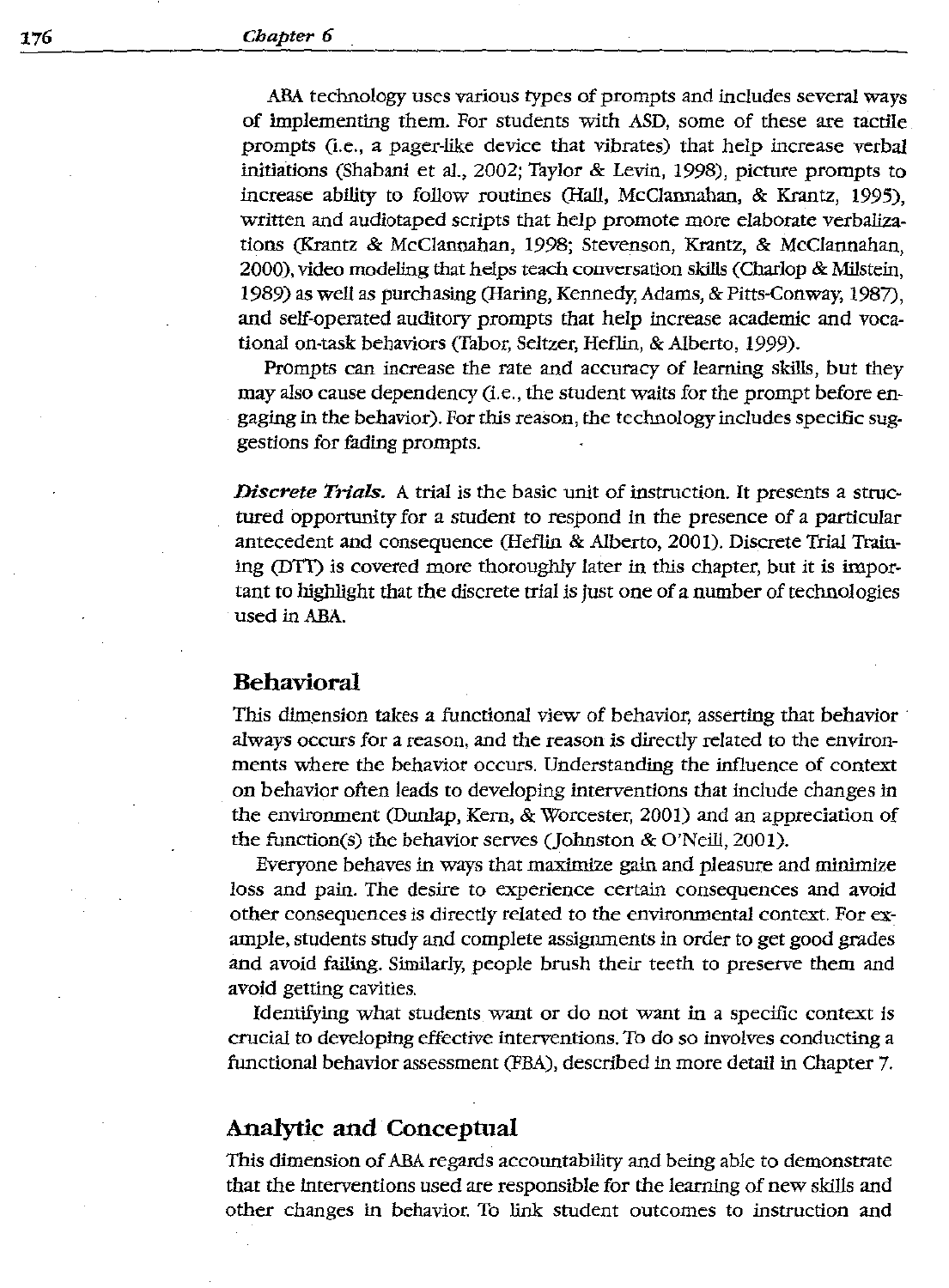#### *Using Applied Behavior Ana{ytic Instructional Strategies*



#### FIGURE 6.1 ABAB Design

*Source:* **Kluwer Academic Publishers,]ournal** *of Autism and Developmental Disorders, 30,* **2000, p. 189, Enhancing social skills of kindergarten children with autism through the training of multiple peers as tutors, K. M. Laushey & L]. Heflin, Figure 1, © 2000. With kind permission of Springer Science and Business Media.** 

> **interventions requires collecting data on behaviors that are observable and**  measurable, and the data must be collected frequently enough to be useful in evaluating the instruction and interventions.

> In ABA, the methodology used to analyze data for instructional decision making is typically presented in single-subject designs that allow conclusions to be drawn from the data. There are rwo types of single-subject designs. "Teaching designs" allow conclusions to be drawn about whether the measured behavior is changing. "Research designs" demonstrate that the changes in behavior occur as a result of the intervention (Kennedy, 2005). Figure 6.1 displays a research design graph.

> Both teaching and research designs present baseline data first, which are data collected prior to an intervention (usually referred to as the A phase). During intervention, data continue to be collected and are recorded as the B phase. With rwo phases, a teaching design called the *AB design* is being used.

177

l

**I** i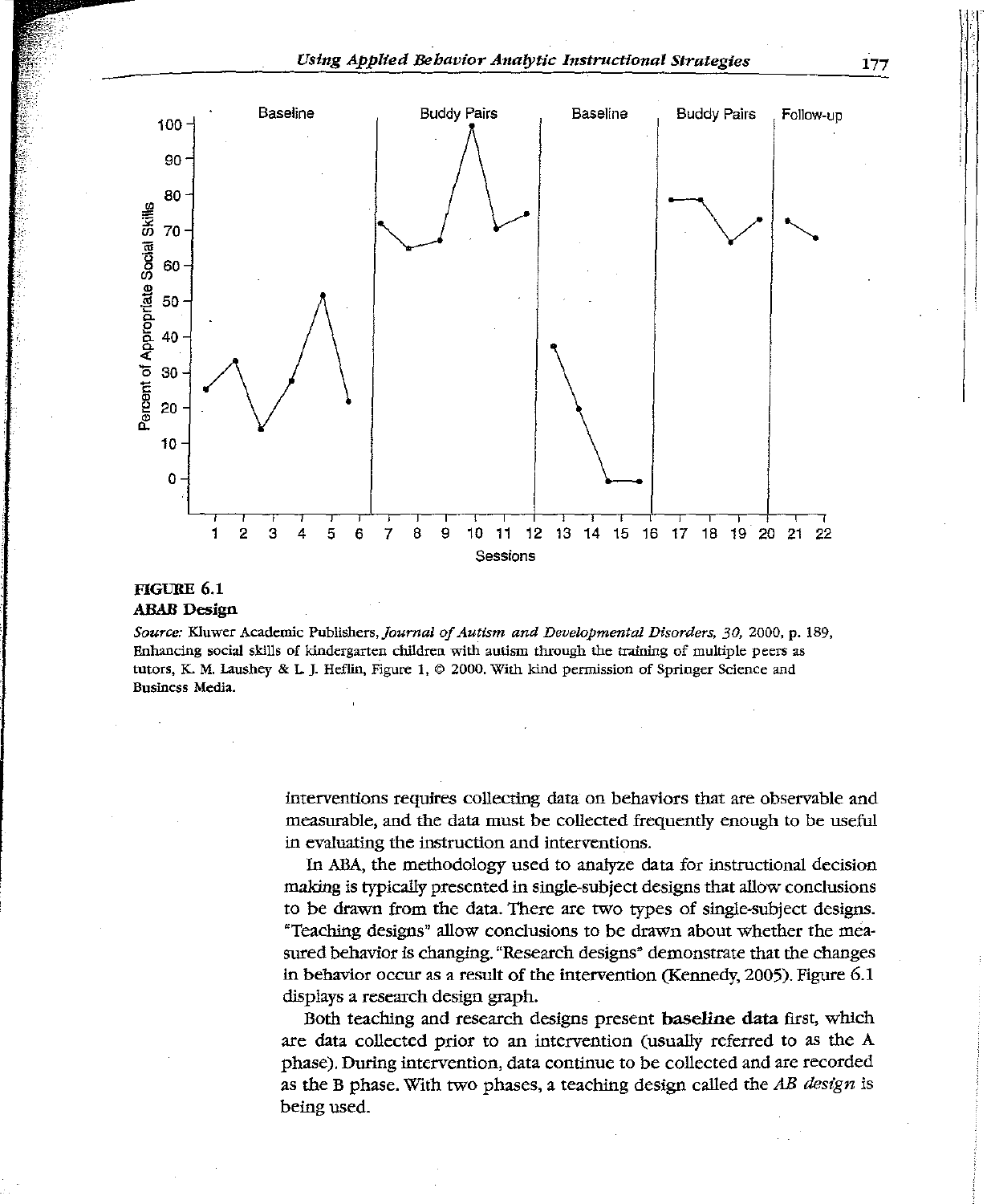#### **178** *Chapter 6*

An example of using an AB design is with a student who is initiating few **interactions** with his peers. The teacher targets a time when initiations could occur, such as at lunch, and collects baseline data to verify that the number of initiations is low. On Monday during lunch the student made 0 initiations; **on Tuesday, 1 initiation; on Wednesday, 0 initiations; on Thursday, 0 initia**tions; and on Friday, 2 initiations. Given that other students in the same class initiate interactions an average *o{* 12 times during lunch, the teacher decides **to implement an intervention to increase the number of student initiations.** 

As the teacher continues to collect and graph data on the behavior during **the intervention, the data show an increase in the number of initiations. Al**though it is impossible to conclude that the behavior is changing because of the intervention (which is why this is a teaching design), it is possible to document a behavioral change. If the number of initiations increases slightly but is still below the average number for the peers, the teacher may change something about the intervention to see if the number of initiations can be increased further. At this point, the AB design becomes an ABC design because there are two interventions: the first one (B) and the second one (C).

A visual inspection of graphs from teaching designs may confirm that there is behavioral change, but the design used cannot guarantee that the change occurred because of the intervention. A research design must be used to demonstrate that the behavior changed because of the intervention. There are several to choose from, including the ABAB (withdrawal) design that was shown in Figure 6.1.

In the ABAB design, if the intervention results in the desired behavior change after the first AB, the intervention is withdrawn to see if the behavior returns to baseline levels (second A). If so, the intervention is reinstated to determine if the behavioral performance improves (second B). If the baseline phases (the A phases) result in about the same levels of behavior, and the intervention phases (the B phases) produce the same levels of behavior, there is a demonstrated functional relationship between the intervention and the performance. Such is the case with the graph shown. ]oho had a higher percentage of appropriate social skills when he participated in an intervention in which typically developing kindergarten children were taught to engage children with autism as compared to the baseline conditions (no intervention).

This graph provides visual evidence that not only was the intervention effective (the percentage of appropriate social skills used by ]oho was much higher when the buddy-pair intervention was in place), but it was also responsible for the changes in the demonstration of social skills **(when the intervention was removed, the percentage of appropriate**  social skills decreased). The graph also shows that when follow-up data were collected for John during the first six weeks of his next school year, the percentage of appropriate social skills was still much higher than dur**ing the baseline period. The concept of maintenance across time is**  important and will be discussed more fully in the section on the final di**mension of ABA, generality.**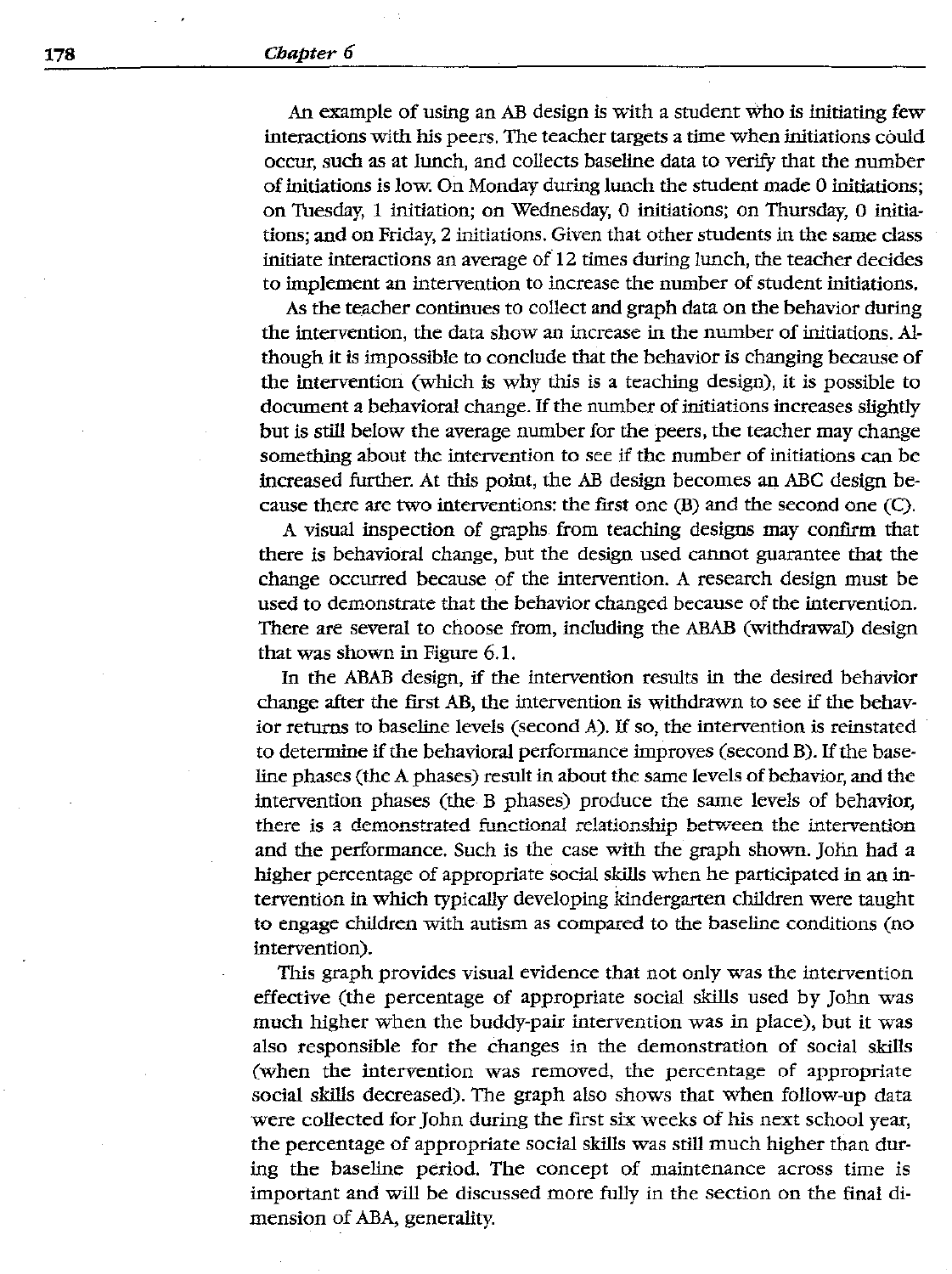The other research designs used to demonstrate a functional relationship **between intervention and behavior as well as various data collection** tech~ niques will not be described here. Kennedy (2005) provides complete descriptions of both teaching and research single-subject designs and data collection techniques. Suffice it to say that data must be collected and analyzed for an intervention to be considered ABA. Although analysis usually oc**curs through a visual inspection of graphed data, other methodologies are**  available for linking changes in behavior to interventions.

Group designs compare the results of a group of students who receive a **treatment to a similar group of students who do not receive the treatment**  (Kazdiu, 2001). Group designs are not used as frequently with students with ASD because the population is so heterogeneous. Whether using the results of single-subject designs or group designs, analysis of data creates a selfcorrecting feedback loop for applied behavior analytic interventions (Anderson & Romanczyk, 1999). If data do not show desired changes in behavior, the intervention should be discarded or modified.

# **Generality**

In a now classic statement, Baer, Wolf, and Risley (1968, p. 97) wrote, "Generalization should be programmed, rather than expected or lamented." This dimension of ABA suggests that even with a socially valid goal, appropriate techniques that consider the environmental context of behavior, and **a research design that demonstrates the intervention is responsible for**  changing behavior, the intervention does not meet all the dimensions to be considered ABA if the student doesn't demonstrate the behavior outside of the teaching setting.

Generality (or generalization) means that the skills learned in teaching **situations are then used in nonteaching situations. For example, if a student**  reliably responds to only one person who asks, "What's your name?" but does not respond if anyone else asks the same question, then the student has failed to generalize the skill. Unfortunately, individuals with ASD are characterized by their inability to generalize. They may not use a skill learned in the **classroom in other situations, even other classrooms. Or they may not use**  the skill with people other than the person who taught them the skill. These are issues of stimulus generalization (Anderson & Romanczyk, 1999; Heflin & Alberto, 2001) in which new stimuli (places or people) do not occasion the behavior that is reliably demonstrated in the teaching situation. Fortunately, there are a number of strategies for promoting stimulus genetalization. These include teaching the behavior using a variety of instructions (e.g., "What's your name?" "Who are you?" "Are you Steven?") as well as using a variety of matetials to teach concepts, having different people provide the in**structions, and conducting the instructional interactions in different settings.** 

Stimulus generalization is also enhanced by gradually withdrawing any prompts that have been introduced (known as fading), shaping the controlling stimuli so that more natural ones precede the desired behavior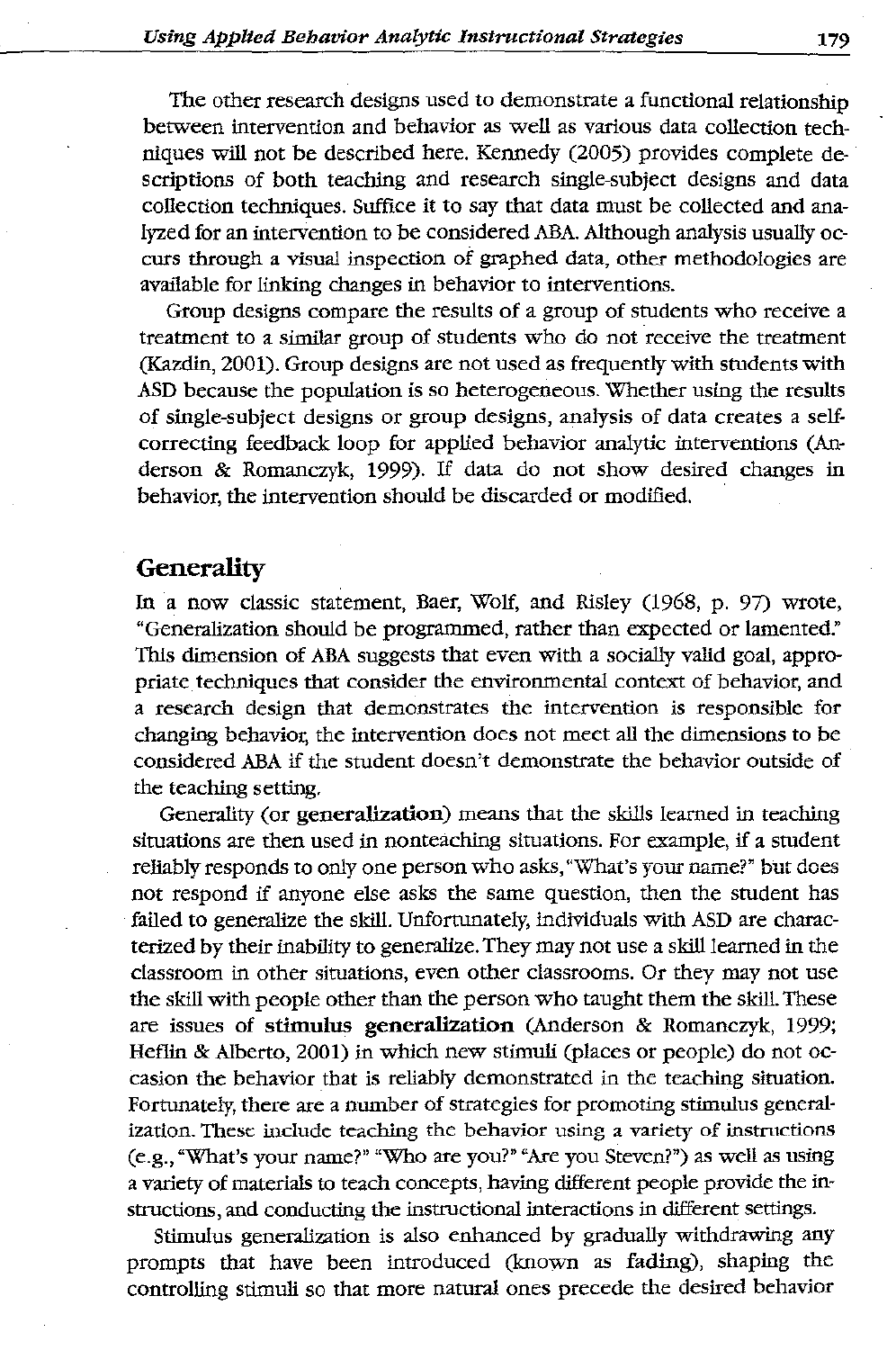(e.g., gradually change from "Steven, go stand by tbe door" to "Steven, go line up" to •Everybody line up" to "It's time to go"), and practicing the behavior **in natural environments with natural contingencies (e.g .. standing in line in**  tbe cafeteria so you can get your food).

**Another type of generalization is response maintenance. Response maintenance occurs when students continue to use a skill across time and across contexts, even when the teacher does not practice it with them on a frequent basis. It is not uncommon to lose a skill when** *it* **is not practiced. For some individuals on the autism spectrum, the amount of time it takes to**  forget a skill is short. For this reason, ways to promote response maintenance must be incorporated into instructional planning.

**Specific strategies are effective for promoting response maintenance. Practicing the skill at various times across several days can promote response**  generalization (Anderson, Taras, & Cannon, 1996). Pairing primary reinforcers (e.g., food, drink) with secondary reinforcers (e.g., praise, smile) can help teach the value of the secondary reinforcer since those are the ones that tend to occur naturally (Alber, Heward, & Hippler, 1999). likewise, gradually and systematically reducing tbe use of primary reinforcers and the frequency of reinforcement ("thinning of reinforcement") can also promote generalization across time (Skinner, 1969). *This* dimension of ABA requires tbat strategies for tacilitating stimulus generallzation and response maintenance be **considered in the development of instructional interventions.** 

# SUMMARY OF APPLIED BEHAVIOR ANALYSIS

ABA is a tbeoretical framework for promoting behavioral change, not a specific technique. The principles of ABA have been used effectively to teach everyone, not just tbose witb ASD. There are many applied behavior analytic interventions. To be considered an applied behavior analytic intervention, tbe five dimensions articulated by Baer, Wolf, and Risley (1968; 1987) must be present:

- Socially significant behaviors are changed to a meaningful degree by using acceptable techniques with demonstrated effectiveness.
- **The intervention must consider the influence of the environment on**  tbe behavior and must incorporate techniques designed to promote the **continued use of the skill with other people and in other environments.**
- Collected data must be analyzed to demonstrate that the instructional intervention is responsible for the change in the behavior.

**Some applied behavior analytic interventions are stronger in regard to some dimensions than other dimensions, but all five dimensions need to be present for the intervention to be considered ABA. Confusion emerges when**  people use tbe term *ABA* to refer to a specific metbodology, not tbe broad tbeoretical framework. This is what happened to Andy's motber in the vignette that opened this chapter, when she stumbled onto a misapplication of the term on tbe Internet. The website she found uses the term *ABA* to refer to a specific methodology, not the theoretical framework. Ms. Harris's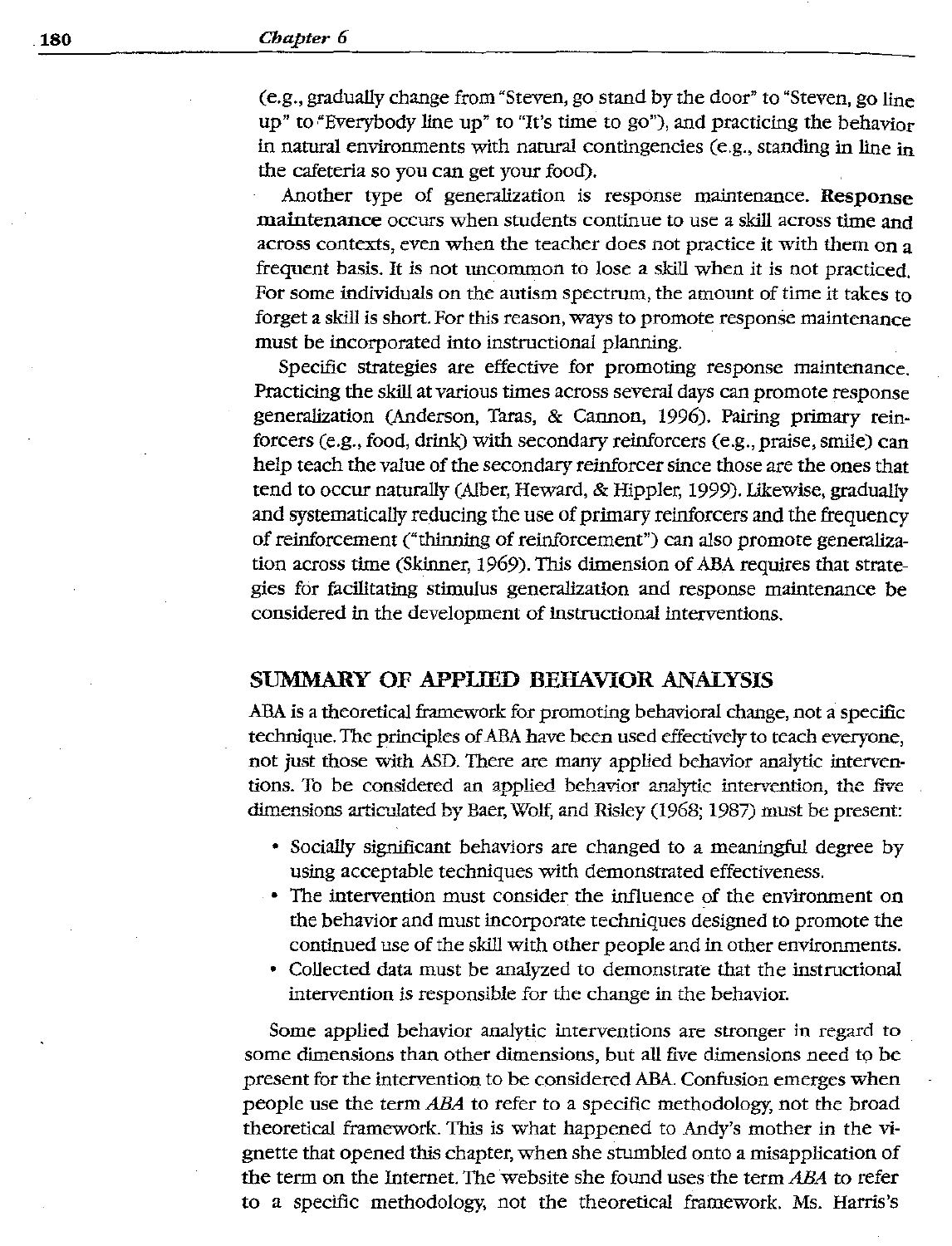response to Ms. Nelson, inquiring if she can "do ABA;' should be that she incorporates the dimensions of ABA in her instruction every day. What was actually being discussed on the website Ms. Nelson found was Discrete Trial Training (DTI) rather than ABA.

# **DISCRETE TRIAL TRAINING**

A discrete trial is a basic unit of instruction that falls under the technological dimension of ABA. DTT refers to the "intensive application of ABA principles within a structured teaching environment to teach specific skills" (Frea, 2000). For the population of individuals with ASD, DTT was first studied intensely to determine effectiveness for teaching expressive language (Lovaas, Berberich, Perloff, & Schaeffer, 1966; Lovaas, Freitag, Nelson, & Whalen, 1967). Using discrete trials, speech sounds were shaped into words to label objects. Today, however, a giance at any one of the published DTT curricula reveals that DTT is used to teach a variety of imitation, communication, socialization, and compliance skills (Leaf & McEachin, 1999; Lovaas, 2003; Maurice, Green, & Foxx, 2001; Maurice, Green, & Luce, 1996; Sundberg & Partington, 1998). The carefully modulated trials, which emphasize rote learning, can be effective for acquiring skills. Indeed, most people learn basic "facts" (e.g., multiplication tables, friends' names, telephone numbers) through what is essentially DIT.

The goal of DTT is to teach students to respond when directed, but not to respond if not directed ("stimulus dependency"). Chapter 4 defined a stimulus as something that occasions a particular response. Stimulus control **means that the same behavioral response occurs whenever the stimulus is**  present. For example, if students are under stimulus control, they will comply with the directive, "Line up!" as quickly as it is given. Stimulus dependency means that students will not get in line unless the teacher directs them **to do so. The behavioral response (getting in line) depends on the stimulus**  of the teacher's words.

There are a number of variations on DTT For the purpose of introducing the methodology. DTT will be described as occurring in five steps. Although DTT has been divided into as few as three or as many as eight steps, all dis**crete trials contain the same basic components. The basic components for**  conducting DTT are:

- Attention
- **Presentation of stimulus**
- Student response
- Feedback
- lntertrial interval

#### **Attention**

To establish stimulus dependency. the student needs to attend to the stimulus. To begin a trial, the student's attention must be captured or he may miss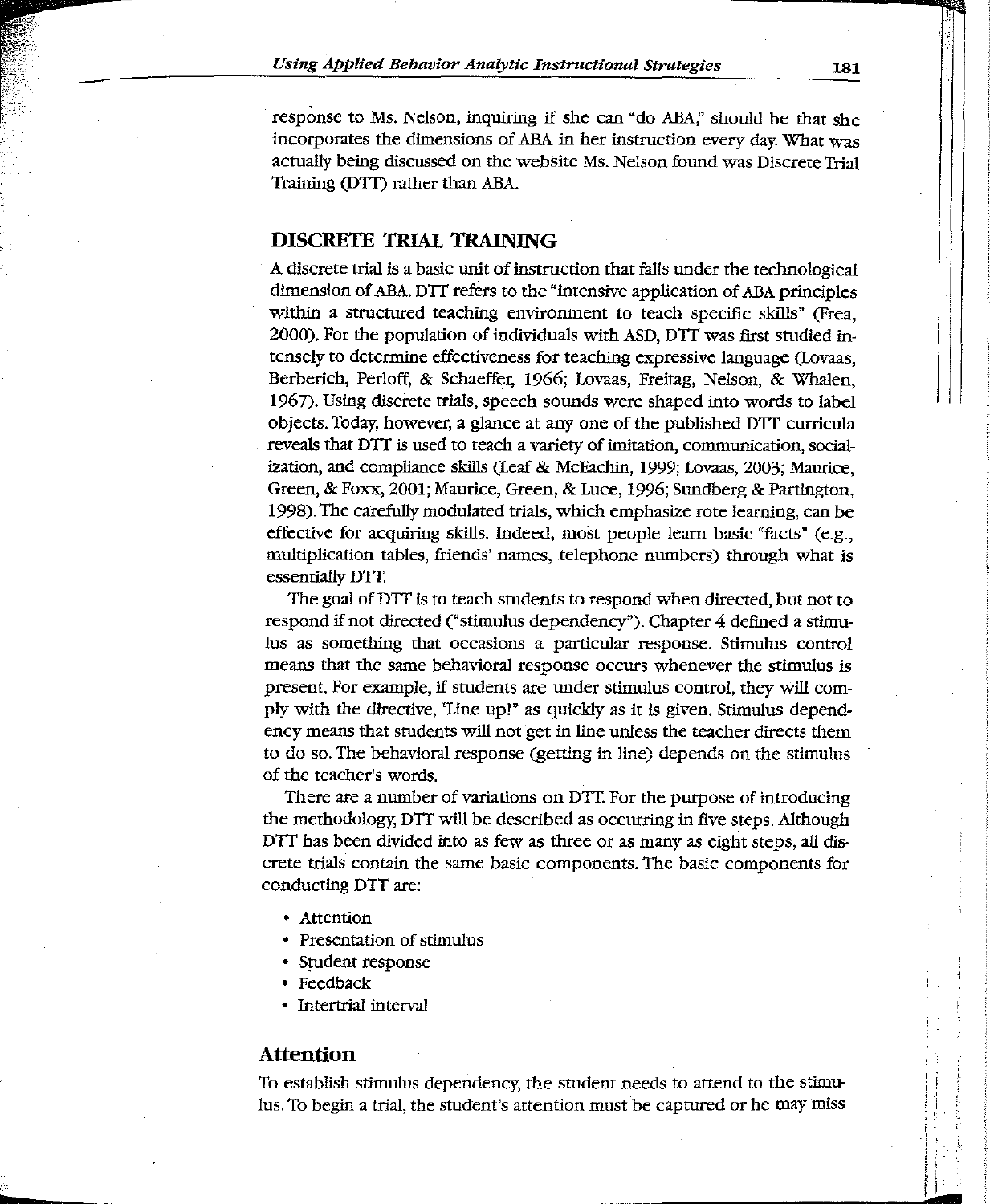the stimulus. Typically; the teacher is in close proximity to the student and may say the student's name, make eye contact, touch the student, or hold up something that attracts the student.

There are important things to consider in gaining the student's attention. Whatever is done should be effective the first time. For example, say the student's name oniy if it is known that she will orient to the speaker. Adults, unfortunately, teach children at an early age to ignore talking. Children playing outside rarely come inside for dinner the first rime they are called. Most ignore the directive until the caregiver uses the first, ntiddie, and last names in a shrill and no-nonsense tone, at which point they scurry inside the house. The same phenomenon occurs in many classrooms today. Teachers often have to make several requests with a concomitant change in tone and volume before everyone in the class complies with the direction given.

It may be best to avoid using the student's name every time to get attention. In the real world, directions are not always prefaced by names. Always using the student's name may inadvertently teach the student not to attend unless he hears his name. For initial discrete trials, holding up something the student likes, such a toy or a favorite food, may result in the student attending very intently.

In choosing a stimulus, it is important to remember that students with ASD are frequently reluctant to make eye contact. As discussed in a previous chapter, individuals with ASD can become overwheimed by sensory input. For a student with ASD, looking at other people's faces, particularly their eyes, can *result* in a high level of sensory stimulation. They may instead rely more on peripheral vision (looking out from the sides of their eyes) to reduce the amount of visual input. Sometimes, a student on the autism spec- . trum may give full attention when she is beside the teacher using her peripheral vision, but not make direct eye contact. In fact, the absence of eye contact may increase the likelihood that she will pay more attention to what is being said. One high-functioning adult with autism has indicated that she **can either make eye contact or listen, but not both, because the amount of**  sensory stimulation becomes too overwhelming (Grandin, 1996). Before presenting the stimulus, use whatever strategy gains the student's attention the first time.

#### **Presentation of Stimulus**

After gaining attention, give the instruction or direction. The technical term for the instruction is discriminative stimulus- This is what informs the student that a particular response is expected. For example, most people will say the disctiminative stimulus for getting up in the morning is the sound of the alarm clock. However, how many people get up when the alarm clock goes oft? Most will say that the actual discriminative stimulus for getting up is a certain number of hits on the snooze button or a specific time on the dock. In DIT, the discriminative stimulus for the student's response is deterntined in advance, remembering that the discriminative stimulus will be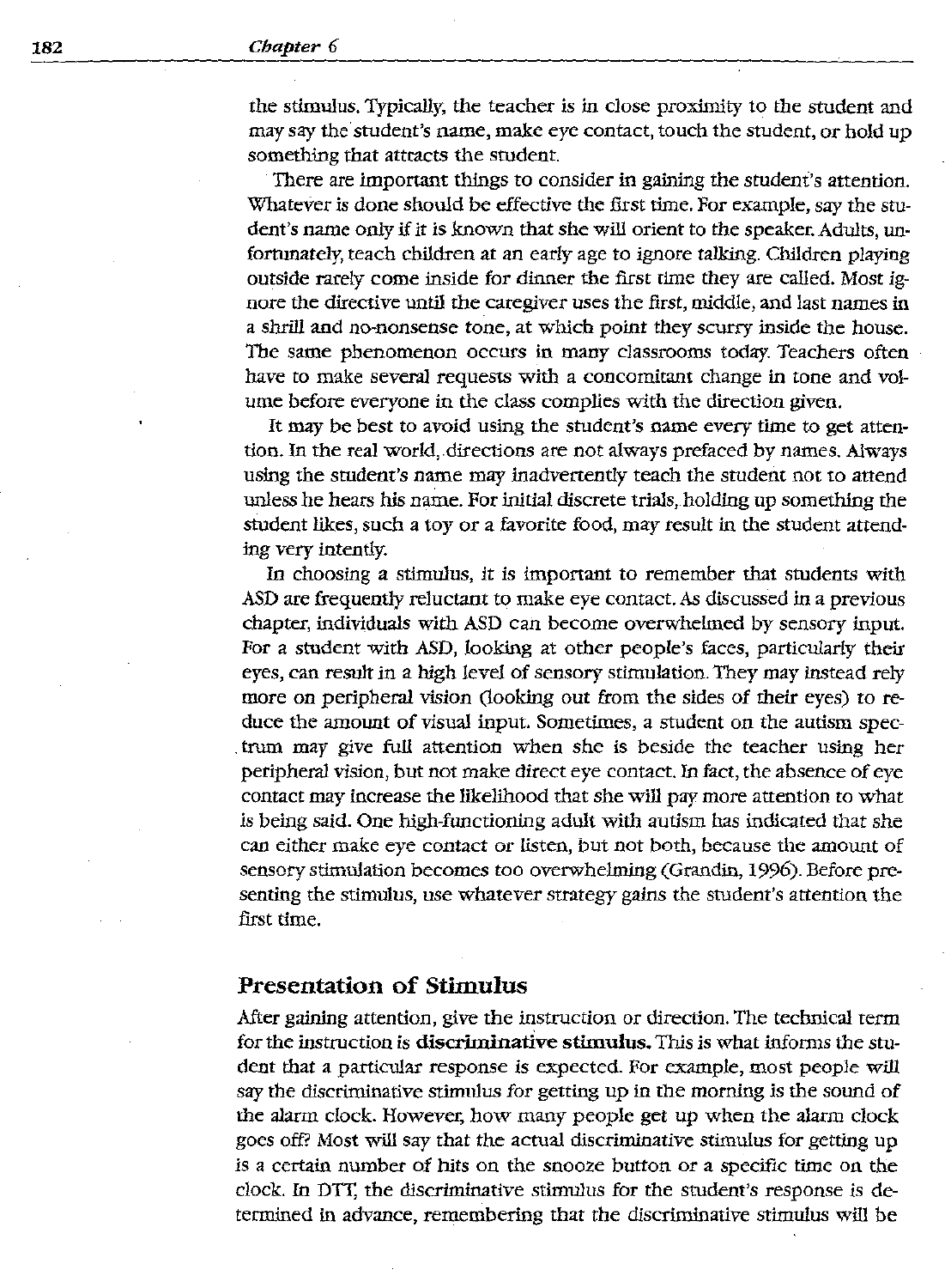**learned more quickly if it is the same every time (consistent); doesn't con**tain too much information (concise); and specifies exactly what needs to occur (clear).

An example of an inappropriate discriminative stimulus would be for a teacber to say, "Why don't you come over here and sit in this blue chair next to me?" An appropriate discriminative stimulus that provides the same information but is clear and concise js, "Come sit." To establish stimulus control, those exact words would be used every time. To prevent teaching students to ignore the discriminative stimulus, give it only once and say nothing else.

#### **Student Response**

**After presenting the discriminative stimulus, wait for the student's response. There are only three responses possible: correct, incorrect, or no response at**  all. in DTT, the teacber should carefully consider how to maximize the likelihood that the student will respond correctly. One way is to engineer the en**vironment so that there are few distractions and to be in close proximity so**  that the student can be *quickly* redirected if he tries to leave the area. Another is to make sure that the behavior selected for the trial is within the student's repertoire.

For example, if the student likes to throw things, the teacher might say "Open box" while holding out a box containing a lid. The student may reacb for the box to throw it, but the teacher is holding the box tightly enough so that the student can grab only the lid, whlcb he throws. Because the dis**criminative stimulus was to open the box, the student has responded cor**rectly. Later, the student's behavior can be shaped so that he places the lid **on the table after removal. The important concept is that the behavior is one**  that the student has the potential to perform, and the environment, includ-**LET** how materials are presented, is carefully engineered to enhance the probability that the correct stimulus will be attended to and the correct be**havior will occur.** 

**Even with careful selection of the behavior and good instructional con**trol, the student may not respond with the correct behavior. He may instead **engage in another behavior such as waving his hands in front of his face or**  talking about a favorite movie. He may try to leave the area. Or he may just sit without moving. The feedback provided next is contingent on the type of response the student gives.

One variation of DTT is to provide a prompt along with the discriminative **stimulus to encourage errorless learning. Providing a prompt with the dis**criminative stimulus helps goarantee that the student responds correctly. For example, guiding the student's finger to his nose using a full physical prompt **when giving the discriminative stimulus "Touch nose" results in a correct response without allowing for error.** 

Other types of prompts are useful for reducing or eliminating errors. The teacher may use blocking to prevent an incorrect response by restricting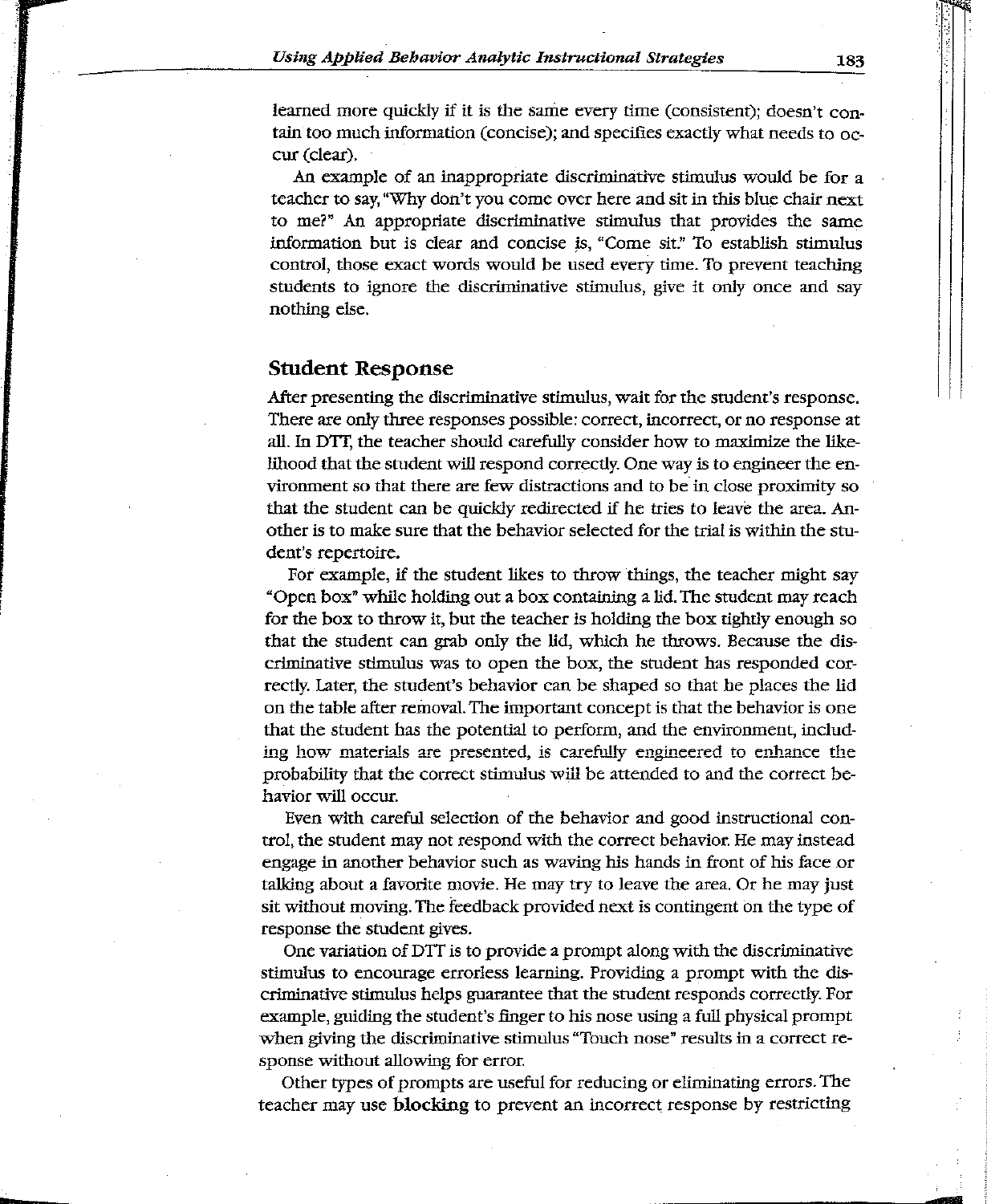**access to incorrect choices, such as covering all but the correct picture**  when asking the student to identify a particular picture. Within-stimulus **prompts provide an exaggeration of relevant' components of a stimulus,**  such as highlighting the word "Name" on students' papers to prompt them to write their names. A carpet freshening powder can be sprinkled on the floor to serve as a visual prompt for the areas left to be vacuumed. Although **some advocate for the use of errorless learning (Heckaman, Alber, Hooper,** & Heward, 1998), most DTT allows students to perform unassisted the first **time, with prompts being given after the response in an error-correction**  procedure.

# **Feedback**

The teacher provides a consequence after the student responds. If the **student's response is correct, the feedback provides reinforcement. If the student is incorrect or gives no response, the feedback corrects the error**  by prompting the student to respond as directed.

To deliver feedback, identify and have available whatever the student finds reinforcing. The reinforcement must be delivered immediately upon **demonstration of a correct response in order to develop the association**  between the discriminative stimulus and the response. Identifying reinforcers can be tricky for students with ASD. As discussed earlier in this chapter, reinforcement is not a "thing," but an effect. Something is rein**forcing only if it maintains or increases the occurrence of a behavior. To**  identify potential reinforcers, analyze what the student likes and desires. **Sometimes this is a particular food or drink, such as raisins or soda. Some**times the student likes to listen to music or hold a particular object.

Potential reinforcers will be unique to the student. Teachers have reported that students on the autism spectrum have liked things that may seem unusual, such as picking up staples off the floor, holding pieces of laminating film, and smelling socks. Charlop-Christy and Haymes (1998) found that globes, map books, toothpaste caps, coffee swizzle sticks, toy helicopters, and balloons were preferred by the participants in their study. The **array of potential reinforcers is endless. Knowing the student is the best**  way to start to identify potential reinforcers. For some students, identifying potential reinforcers can be particularly challenging because the things they like most do not lend themselves well to a DTT interaction. For example, some students like to go on walks, ride in the car, or swing. The challenge, then, is to try to identify potential reinforcers that do not last too long and that can be delivered in small quantities to avoid satiation (being satisfied **and not wanting more).** 

Primary reinforcers that can be given in controlled quantities are ideal, such as a few ounces of soda or a singie cheese puff. Wmd-up or animated toys that are active for a short duration are also good. When the action stops, there is a logical transition to the next trial. The critical aspect is that the **reinforcer is delivered immediately after the correct response occurs.**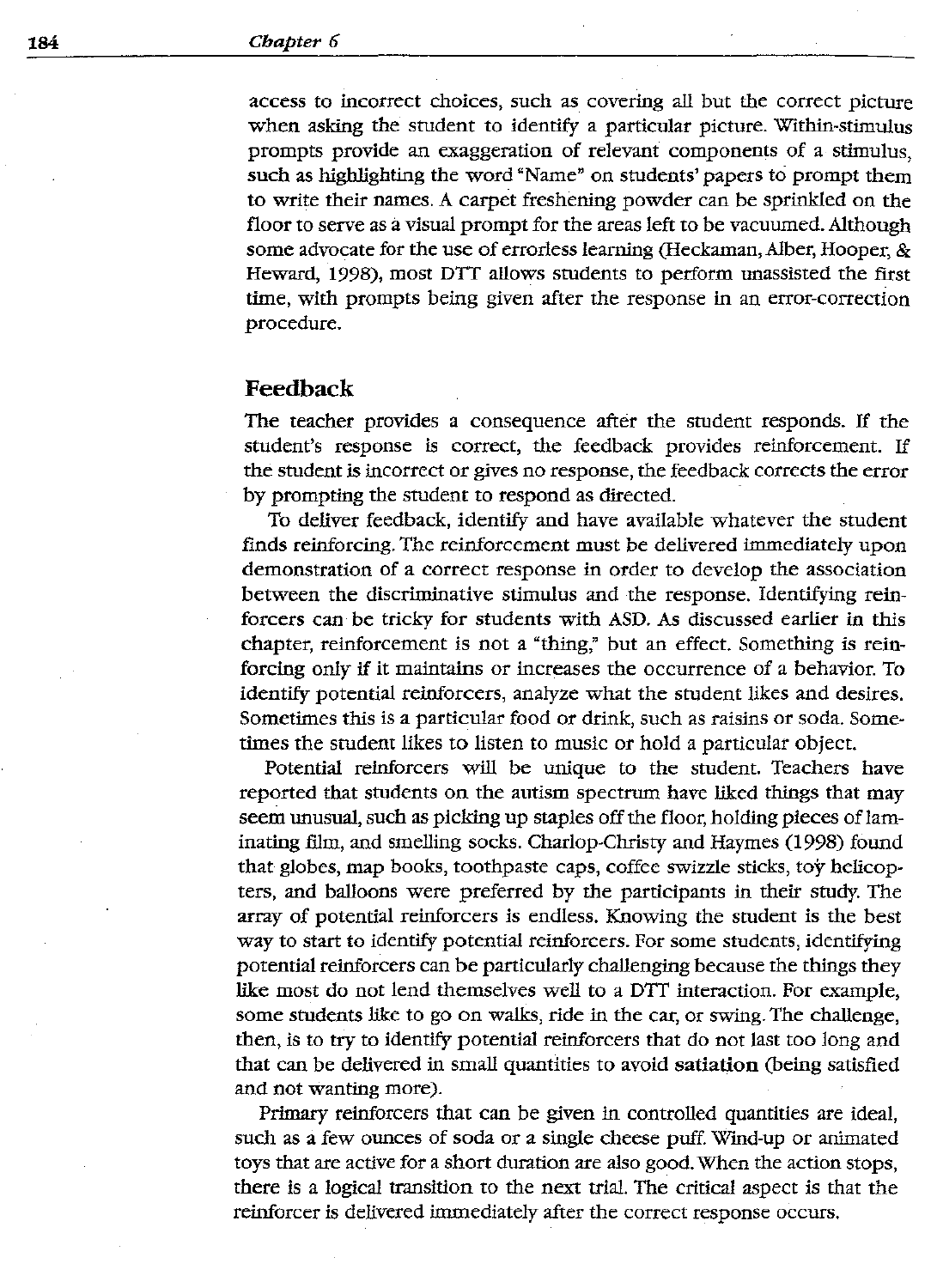To identify reinforcers and to verify that the items identified are still **relevant as reinforcers, conduct preference assessments (Cannella, O'Reilly,**  & Laricioni, 2005). This can be as simple as holding out two items and **observing which one the student reaches or asks for. Preference assessments**  can also be more rigorous. For example, identify a number of items and then systematically offer them in pairs to determine the relative order of preference. Then consider what the student has preferred historically and make a **judgment about the effect of motivating operations.** 

Motivating operations affect the relevance of the consequence based on recent experiences (Laraway, Snycerski, Michael, & Poling, 2003). For example, if the student has just finished a large lunch, then food items may be less desirable as reinforcers. However, those same food items may be of great interest to the student if she has not eaten in a while. In providing reinforcement, the teacher must be confident that the consequence delivered **after a correct response is something the stuqent desires.** 

**If the student gives an incorrect response\_ or no response at all, the feed**back given provides error correction followed by reinforcement. Prompts delivered by another person exist on a hierarchy from least intrusive to more **intrusive as follows:** 

- *Visual:* **The teacher shows the student a picture, icon, word, or object representing the desired response.**
- *Gestural:* The teacher gestures toward what ls to be done.
- *Model:* The teacher performs the expected behavior for the student to watch.
- *Partial physical:* The teacher touches the student to get the requested **motion started.**
- *Full physical·* The teacher physically guides the student through the **perlormance of the action.**

One of the less intrusive prompts, the verbal prompt, has been purposely **omitted from this listing. A verbal prompt is not the restatement of the discriminative stimulus. A verbal prompt contains comments that offer**  additional information. For the discriminative stimulus "line up!" a verbal prompt might consist of"Stand up and walk to the door." Since most students with ASD have auditory processing difficulties, verbal prompts are con· traindicated because they add verbal information that further strains the ability to comprehend.

**Initially, the reinforcement for a prompted response is the same as the reinforcement for an independent response .. The idea is to teach the student that when the response occurs after a particular instruction (discriminative stimulus), it is followed by something the student flnds desirable (rein**forcement).

Prompts must be used with caution to avoid prompt dependency. Prompt dependency occurs when the student waits for a prompt before responding and is said to be dependent upon the prompt. To avoid prompt dependency, after several trials with prompting, reduce or eliminate the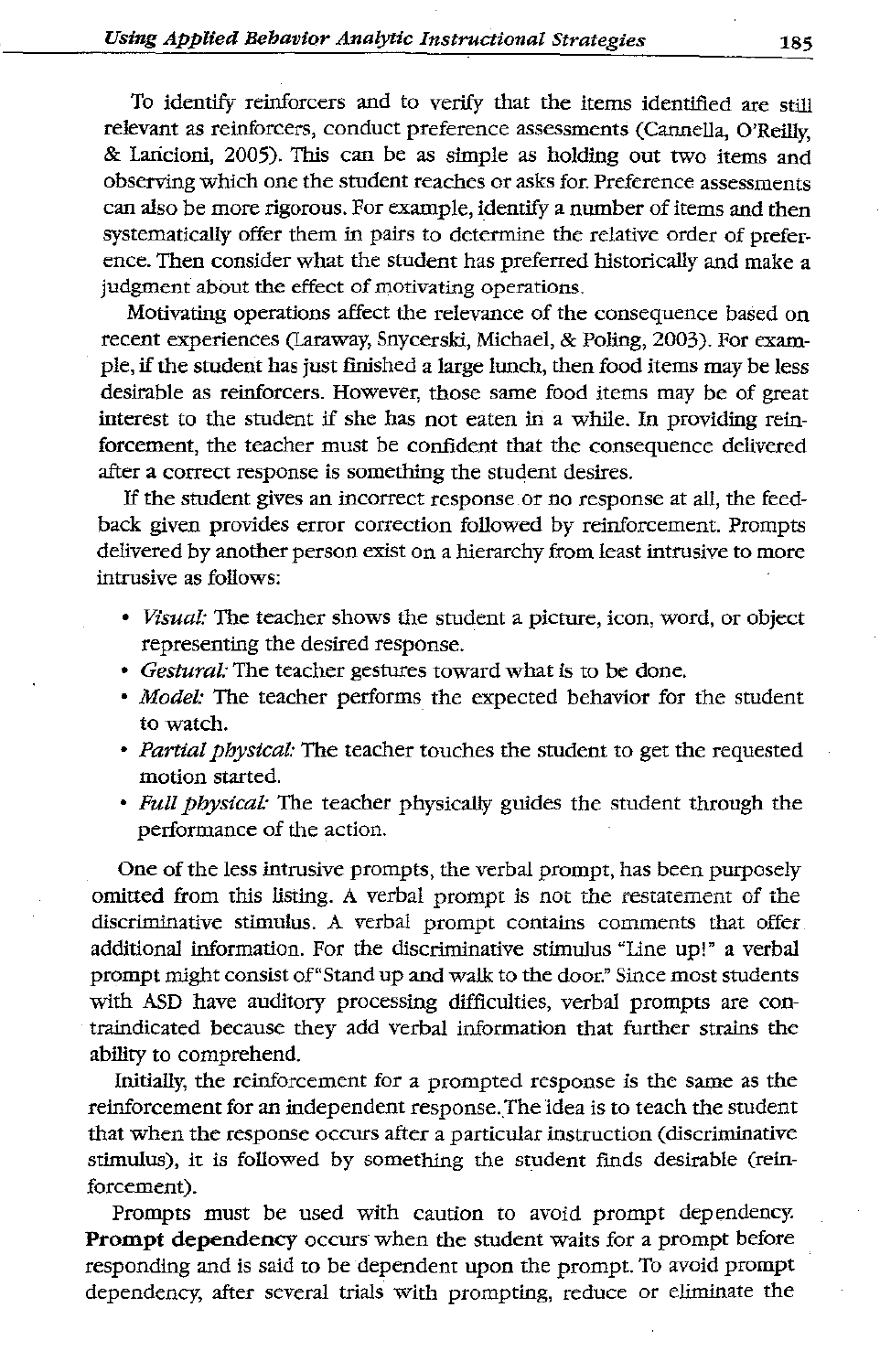| Discrete Trial Teaching |                                                                                   |  |  |          |        |  |  |  |  |  |  |
|-------------------------|-----------------------------------------------------------------------------------|--|--|----------|--------|--|--|--|--|--|--|
|                         | $Sudent$ $Nebi$                                                                   |  |  | Trainer: |        |  |  |  |  |  |  |
|                         | Objective: Color identification                                                   |  |  |          |        |  |  |  |  |  |  |
|                         | Condition: Sitting across from Nebil and giving him a fidd of Joptions            |  |  |          |        |  |  |  |  |  |  |
| Sd:                     | "Touch _ " (fill in blue, red, yellow, green)                                     |  |  |          |        |  |  |  |  |  |  |
|                         | Criteria: 80% accuracy with Sd only (no prompting) for three consecutive sessions |  |  |          |        |  |  |  |  |  |  |
|                         | Reinforcement Schedule: $(1:1)$ 1:2 . 1:3 Intermittent                            |  |  |          | Other: |  |  |  |  |  |  |

| Date                                          | 97.3                | Date                             | 3/6    | Date                                        | <u>Wa</u> | Date                    | $\overline{\mathscr{U}}_0$ | Date                          | <b>2213</b> |  |
|-----------------------------------------------|---------------------|----------------------------------|--------|---------------------------------------------|-----------|-------------------------|----------------------------|-------------------------------|-------------|--|
|                                               | Prompt <sub>.</sub> |                                  | Prompt |                                             | Prompt    |                         | Prompt                     |                               | Prompt      |  |
| 10                                            | F                   | 10                               |        | +⊕-                                         | G         | 10]                     |                            | 10                            |             |  |
| 字                                             | F                   | 9                                |        | $\rightarrow$                               | G         | ÷                       | G                          | 9                             |             |  |
| ⊸⊱                                            | F                   | $-8-$                            | P      | ♣                                           | Ġ         | حود                     | $\boldsymbol{\varphi}$     | 8                             |             |  |
| -7                                            | F                   | ┯                                | P      | $\boldsymbol{\tau}$                         | G         | $\oslash$               |                            | 7                             |             |  |
| $\div$                                        | F                   | ᠊ᡩᢇ                              | P      | $-6-$                                       | P         | ⊙                       |                            | 6                             |             |  |
| جهد                                           | F                   | سركيت                            | P      | 子                                           | G         | ÷,                      |                            | ලා                            |             |  |
| ◢                                             | F                   | ↞                                | F      | ≁                                           | P         | $\overline{\mathbf{r}}$ | G                          | $\textcircled{1}$             |             |  |
| ታ                                             | F                   | →                                | P      | . پ                                         | P.        | $\mathcal{Q}$           |                            |                               |             |  |
| ÷                                             | F                   | $\div$                           | F      | -2-                                         |           | $\mathbf{r}$            | G                          | جا                            | G           |  |
| $-$                                           | F                   | ┿                                | F      | ∸†⊐                                         | P         | ᆠ                       | G                          | $\sigma$                      |             |  |
| 0%                                            |                     | 0%                               |        | O <sup>3</sup>                              |           | 40%                     |                            | 80%                           |             |  |
| $>$ prompt; $\blacktriangleright$<br>100<br>℅ |                     | $\geq f$ prompt: $P$<br>جھا<br>% |        | >f prompt: $G/P$ >f prompt: $G$<br>%′<br>50 |           | حاجا<br>℀               |                            | 9<br>$>f$ prompt:<br>%<br>100 |             |  |
|                                               |                     |                                  |        |                                             |           |                         |                            |                               |             |  |

Prompts:

- ..  $G =$  gestural M=model
- $P =$  partial physical F = full physical

Marking: ---- incorrect o correct CJ total correct for session \*If a prompt is used, the trial is marked incorrect.

Comments:

FIGURE 6.2 DIT Data Collection for Nebil

!'J

:;··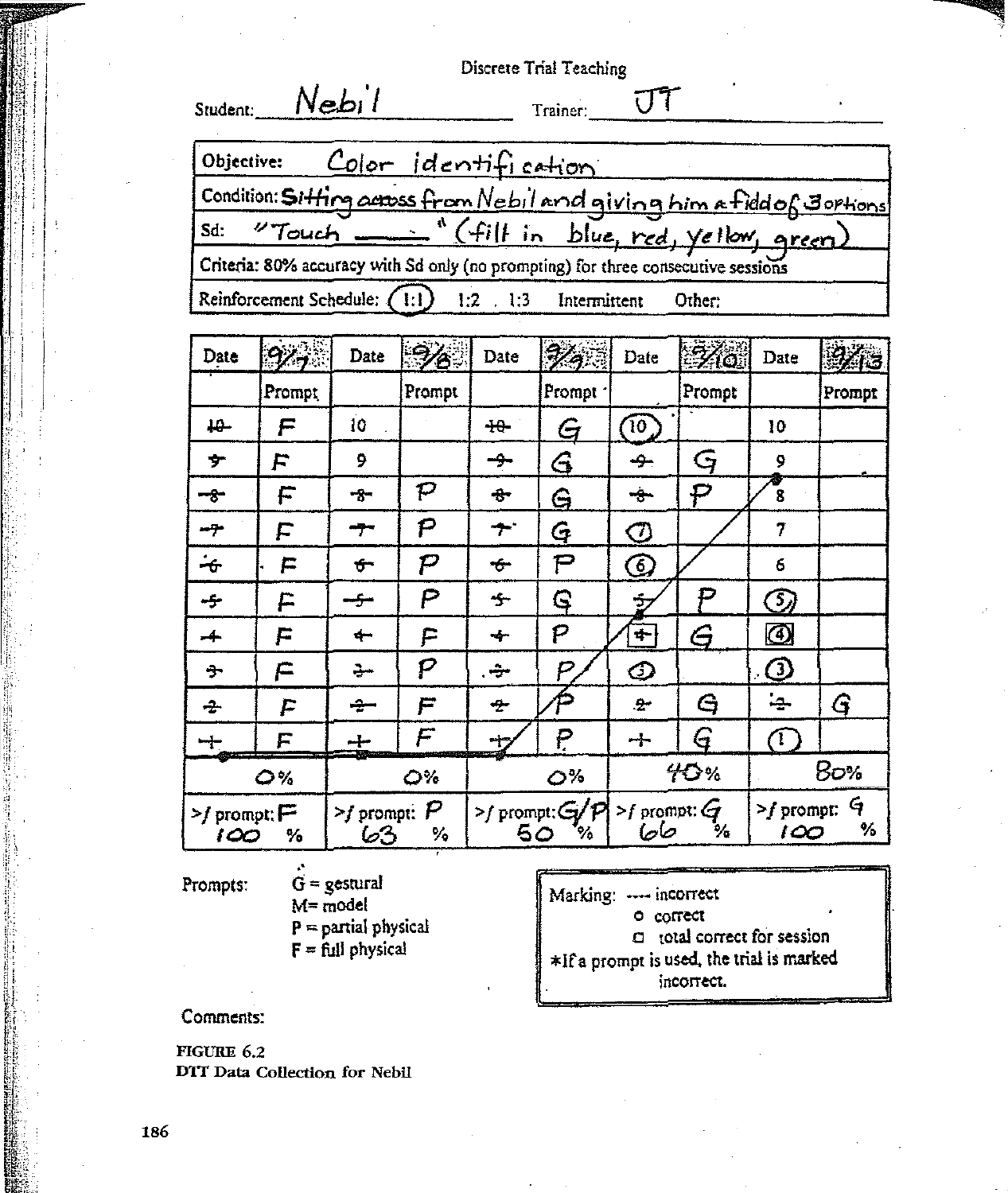reinforcement. Show but do not give the student the reinforcement after the error correction procedure. The next trial gives the student the opportunity **to perform the response independently and receive the reinforcement.** 

# **Intertrial Interval**

*r r <i>r*<br>*r*<br>*r*<br>*r*<br>*r* 

?-: ii:-

> The **intertrial interval** is a brief period of time between trials during **which the student enjoys the reinforcement received for a correct response**  and the teacher records the data for the trial. The intertrial interval is what gives the methodology its name. (The word *discrete* refers to something with a clear beginning and a clear end, and shouldn't be confused with *discreet,* **which refers to something secretive or covert.)**

> After the intertrial interval, ensure that the student is still attending and provide another discriminative stimulus (the same as previously or different). Traditionally, a teacher removed any materials during the intertrial interval so that they could be presented distinctly at the beginning of the next trial. In applied settings, the materials may not always be removed. Intertrial intervals may last a few seconds but can be longer or shorter depending on the student. Indeed, for students with short attention spans or who are difficult to reengage after a break, the intertrial interval may be very brief (Lovaas, 2003). Short intertrial intervals have been shown to increase correct responding while reducing off-task behavior (Dunlap, Dyer, & Koegel, 1983);

> 1f the length of the intertrial interval appropriate for the student allows, the accuracy of the student's response may be recorded during the intertrial interval. Data collection may be as simple as recording a plus if the student has responded correctly or a minus if the student has not responded correctly. More sophisticated forms of data collection record the level of prompting used in the error correction procedure. Figure 6.2 provides an example of a self-graphing data collection sheet that contains complete information about the task and responses. Although most data collection sheets are set up to collect data in sets of 10, that is only for the convenience of converting data to percentages and nothing more.

> **If a student provides correct responses for three trials in a row, switch to another discriminative stimulus. When asked to demonstrate a response that**  has already been done correctly several times, the student may become bored or resistant and the response will decay.

# •> **LEARNING WITII MS. HARRIS: Teaching Gabe to Label Pictures**

*The IEP team decides Gabe needs to increase his receptive vocabulary and identify verbs. He is currently using one-word utterances (nouns) to identify things he would like to have. Since learning verbs is critical for language development, Ms. Harris has gathered pictures that portray people peiforming a variety of common acts (e.g., eating, sleeping, drinking,* 

 $\mathbb{H}_+$ I.

**:I**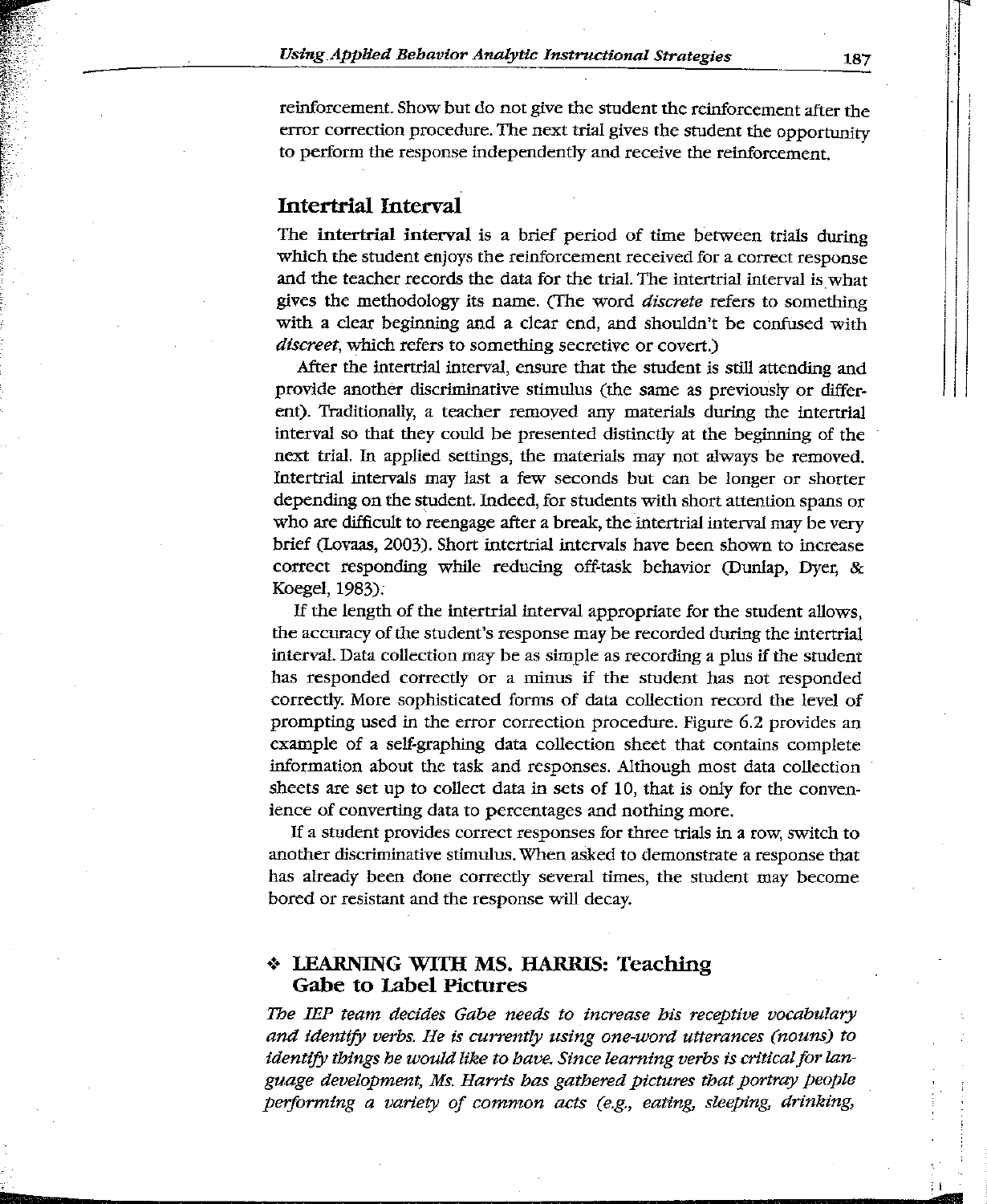*washing, running, swinging). Ms. Harris carefully arranged the environment so that she and Gabe could sit at a table in an area free of distractions. Gabe's chair backs up to the* wal~ *so it will be difficult for him to leave the area.* 

*Ms. Harris bas several items that she knows Gabe likes. Sitting down at the table, Gabe starts to reach jbr the candy. Ms. Harris removes all the items from the table but keeps the candy in front of her. After making sure that she has Gabe's attention, Ms. Harris holds up the picture of a person walking and says, "Point to walking."* If *Gabe Jails to respond, Ms. Harris repeats the discriminative stimulus and uses a full physical prompt to help Gabe point to the picture before she gives Gabe a small piece of candy while praising him.* 

*After Gabe reliably points to the pictures when directed, Ms. Harris presents two pictures simultaneously and asks Gabe to point to the one that depicts a particular action.* If *Gabe correctly discriminates between the two pictures, Ms. Harris reinforces and praises him. If Gabe is Incorrect, Ms. Harris repeats the discriminative stimulus and guides Gabe's hand to touch the correct picture. Then she gives him some candy, but watches Gabe closely to see* if *it looks as* if *be is waiting for her to prompt him. She certainly doesn't want to create prompt dependence!* 

*Once in a while, Ms. Harris holds up two new items that are potential reinforcers to see which one Gabe might be interested in.* If *he doesn't reach for or label either one of them, Ms. Harris tries two different items.*  · *She knows it is important to vary the reinforcers to prevent Gabe from becoming satiated, which decreases his motivation for responding as requested. Across days and weeks, the series of trials continues until Gabe can correctly Identify common verbs when they are presented in a field of three pictures with 90% accuracy over a two-week period and with at least two different teachers.* 

#### **Variations**

**There is no controversy regarding the effectiveness of DIT as a basic methodology. However, variations on the basic methodology as well as recom**mendations regarding different types of DTI have resulted in considerable **controversy.** 

One of the major variations relates to when prompts should be used. Some people recommend students not be prompted after the frrst incorrect/ **no response. Instead, after an incorrect/no response, the teacher should**  say "no," look away, and remove the materials (Lovaas, 2003; Smith, 2001). Others hold the student's hands on the table for a brief period of time after an incorrect/no response (Perez-Gonzilez & Williams, 2002). Leaf and McEachin (1999) indicate that students should be allowed to give two **incorrect responses before receiving a prompt for the correct response.**  These variations have led to disagreements regarding which method is most effective for teaching behavioral responses. Unfortunately, research has yet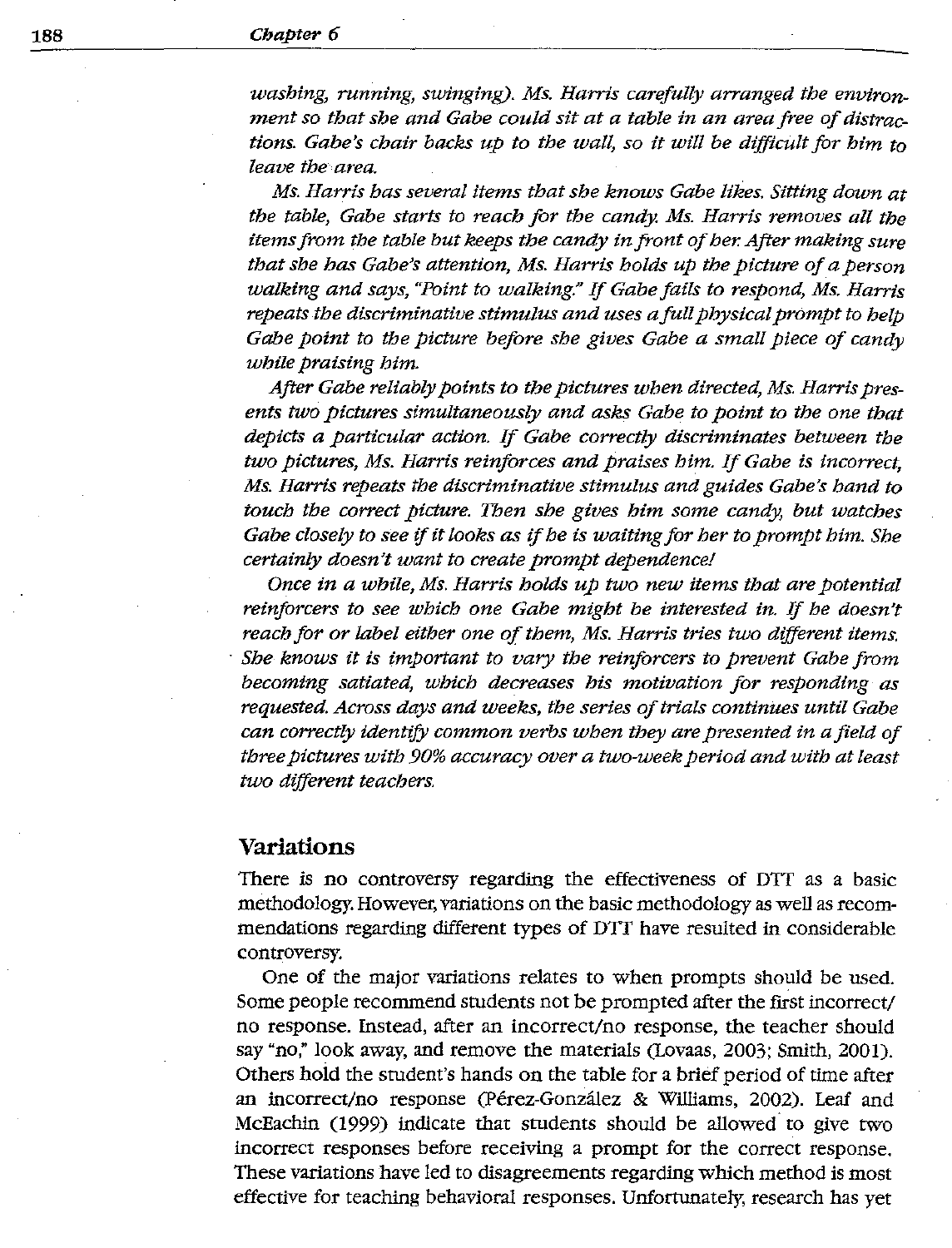r ...<br>1995 - Paul Barnett, amerikanischer Kanades (ö. 1995)<br>1995 - Paul Barnett, amerikanischer Kanades (ö. 1995)<br>1996 - Paul Barnett, amerikanischer Kanades (ö. 1995) . . . o.,•-

to be conducted to answer the question of which may be more effective and for whom.

There are also variations in the types of discrete trials. There are three types of discrete trials, witb each having advantages and disadvantages: **massed, distributed, and collective trials. In massed trials, the teacher uses the same discriminative stimulus many times consecutively in order to occasion the same response. An example of a massed discrete trial is asking**  the student to touch her nose 10 times in a row. The advantage of massed discrete trials is that they are useful for teaching a skill very quickly. The disadvantage is tbat the information tends to be quickly forgotten. Cramming **for an exam is an example of a massed discrete trial. Students who have an**  exam on Thursday may start studying in earnest on Wednesday night and learn the information sufficiently to pass the exam. However, students cannot remember the information weeks, days, or even hours after taking the exam.

Another disadvantage of massed discrete trials is that people tend to get itritated when asked to perform the same response several times in a row (Koegel & Koegel, 1995). This itritability can manifest as noncompliance or even aggression. Some parents have claimed tbat the use of massed discrete trials has led to behavioral problems in tbeir children and even symptoms of post-traumatic stress ("Open Letter," 1999).

**To avoid resistance and promote greater retention of behavioral responses,**  trials can be distributed throughout and across days instead of massed. ln· stead of being asked to touch his nose 10 times in a row (massed trials), the student might be asked to touch his nose once in the morning while brush· **ing his teeth, once when singing a song, once when waiting in line, and so**  forth (distributed trials). Or the trials might be distributed throughout a **training session.** 

Although it will take longer for the student to learn the response witb dis· **tributed trials, the advantage is that once the student learns the response,**  particularly if tbe trials have been distributed across settings and people, he **·will be mOre likely to retain** *it* **across time (Koegel, O'Dell, & Koegel, 1987;**  McGee, Krantz, & McClannahan, 1984). In the previous example of cramming for an exam and then forgetting the information, students would have retained much more of that information if they had studied and reviewed it each week of the semester leading up to tbe exam. Distributed trials have **been found to be superior to massed trials when it is important for the in**formation to be retained (Dellarosa & Bourne, 1985; Dempster, 1988; Lee & Genovese, 1988; Reynolds & Glaser, 1964).

A tbird type of discrete trial is collective trials, which distribute tbe trials **across students. Tilis is a common occurrence in classrooms. Students have been given the same assignment and the teacher solicits answers .. The**  teacher asks a student for the answer to the ftrst question (gain attention and present discriminative stimuius). The teacher acknowledges a correct answer **and corrects an incorrect answer or calls on someone else to answer**  (response and consequence provided). Then another student is asked to **answer the next question. An advantage of collective trials is sharing the** 

 $\overline{\phantom{a}}$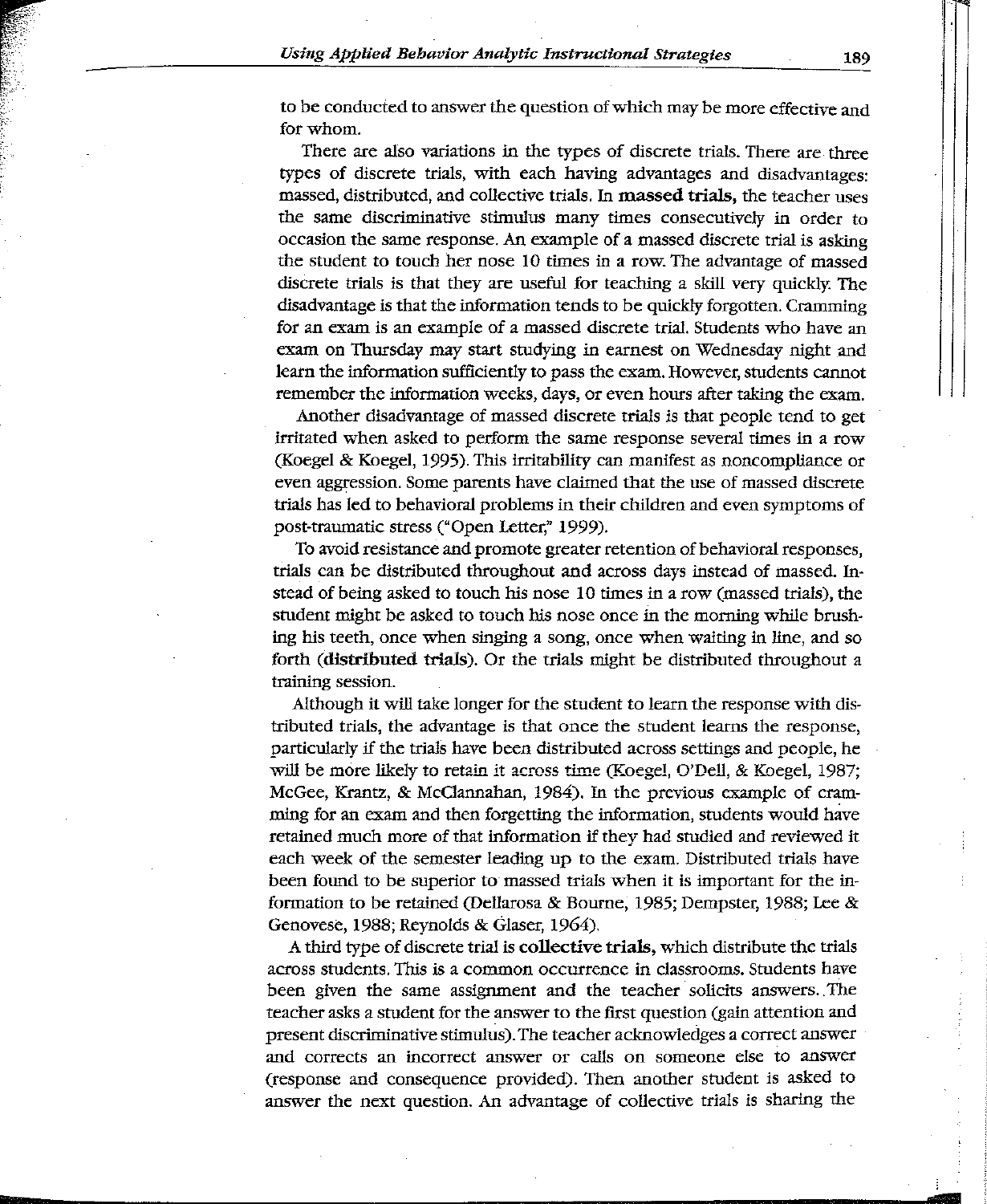spotlight. Also, collective trials allow students to learn from each other and benefit from modeling. Disadvantages are that students may not pay attention if they are not being questioned directly, and some students may not notice what others are doing, so they may not learn from the modeling. Distributing trials throughout the day and using different types of trials has been shown to be effective (Egel, Shafer, & Neef, 1984; McMorrow & Foxx, 1986).

# **PROS AND CONS OF DISCRETE TRIAL TRAINING**

DIT is used in almost every learning situation. When a child is learning to speak, a caregiver points to a cat and says, "What's that?" to which the child replies, "Kitty" and is told, "Yes, it is!" (We'll assume that verbal praise from a caregiver increases the child's speaking and is therefore reinforcing.)

As children age, they are exposed to various types of DIT (probably massed for spelling words and multiplication facts) as well as other types of instruction. When analyzing the highiy structured type of DIT that has been **presented here, there are some pros and cons to take into consideration**  when deciding on how the methodology may be used in the classroom.

The pros include:

- 1. Students have many opportunities to learn and practice responses. Since trials are so short, the student could respond up to 12 times per minute (Smith, 2001).
- 2. The discriminative stimulus is clearly defined and all other distractions are eliminated. This helps the student attend to what is relevant.
- 3. Important skills are broken down into their discrete parts (task analyzed) so that each component can be specifically taught.
- 4. Correct behavior is determined in advance and reinforced inunediately.
- **5. The methodology can be replicated across people so that everyone uses**  the same approach with the student.

1n addition to the benefits inherent in highly structured DIT interactions, **there are some cautions to consider.** 

The cons include:

- 1. Skills learned during massed discrete trials may not generalize to other settings or to people not involved in the training.
- 2. Exclusive emphasis on DIT may limit learning and result in unwanted side effects. Some students respond to intensive DIT by becoming resistant (Howard, Sparkman, Cohen, Green, & Stanislaw, 2005; Newman, Needelman, Reinecke, & Robek, 2002). Additionally, since the goal of DIT is to create stimulus dependency, the emergence of independent and adaptive behaviors may be inhibited (Birnbrauer & Leach, 1993; Rogers, 1999).
- 3. Stimulus dependency (responding to the discriminative stimulus when it is given, but only when it is given), may result in students learning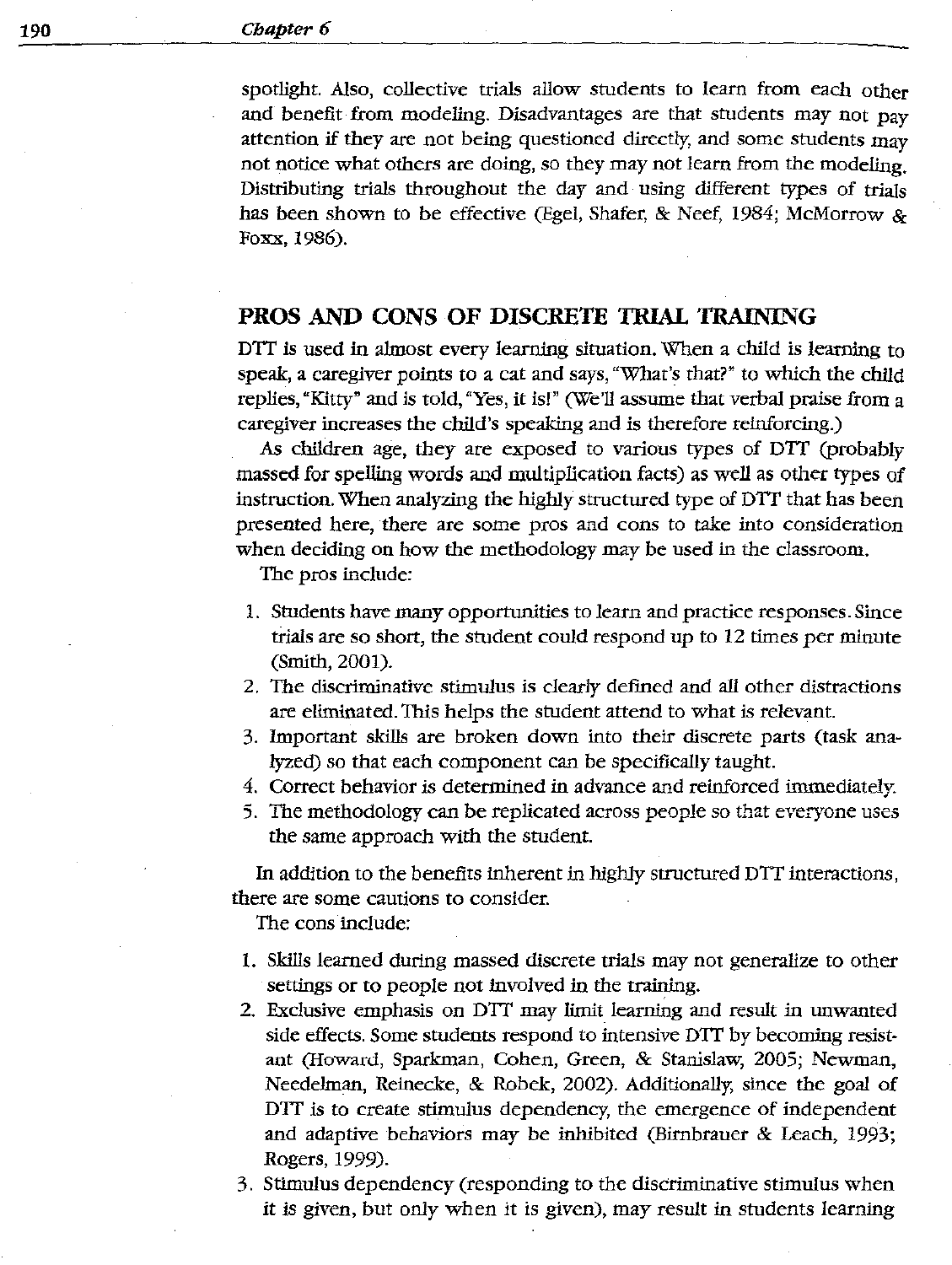**the wrong cues for behaviors, such as waiting for the teacher to tell**  them to play rather than playing in the presence of the toys themselves (Smith, 2001).

4. Some students may benefit more from DTT than others. Students with measured !Qs of less than 50 are less likely to benefit from intensive DTT (Anderson et al., 1987; Fenske, Zalenski, Krantz, & McCiannahan, 1985; Harris and Handleman, 2000; Lovaas, 1987) than students with IOs above 50.

# **SUMMARY OF DISCRETE TRIAL TRAINING**

Strong empirical evidence supports the effectiveness of a variety of applied behavior analytic interventions. The data on the effectiveness of DTT are less conclusive (Gresham & Macmillan, 1997). Although everyone learns through the process of associating consequences with behaviors in the presence of certain stimuli, providing many hours of massed discrete trial may not produce generalized use of skills and improve adaptive functioning. Researchers have documented that DTT is more effective for younger children (younger than 4 years of age) with !Qs above 50 (Lovaas, 1987). Gains equal to or better than those found in the seminal 1987 study by Lovaas have been noted in similar populations who did not receive DTT (Eaves & Ho, 2004; Gabriels, Hill, Pierce, Rogers, & Wehner, 2001), leading **to the conclusion that characteristics of the children influenced outcomes**  more than the intervention (Lord, Cook, Leventhal, & Amaral, 2000). In particular, IQ appears to be the best predictor of responsiveness to intervention (Eikeseth, Smith, Jahr, & Eldevik, 2002).

*As* the NRC (2001) noted, family characteristics as well as child characteristics may confound research findings. Howard et al. (2005) found that **intensive DTT was not effective for everyone; some students across all**  three of their comparison groups made progress. Students in their inten**sive DTT group made the most progress but were differentiated in terms of their families. The researchers used intact groups of children who were**  . **receiving intervention at three locations (private intensive DTT, public spe**cial education classroom, and public early intervention program), which **indicates that the children were not living in similar home environments.** As would be predicted, the parents who placed their children in the intensive DTT program had 1-2 more years of education than the parents in the other two groups. The children in the intensive DTT program had been diagnosed younger and had started intervention sooner. Four children originally in the intensive DTT group dropped out of the study; two **because the intervention led to behavior problems and the parents chose to discontinue, one because the parent could not provide the home pro**gramming, and one whose family moved. Attrition in the two comparison groups occurred for different reasons. Of the four children who dropped out, one parent refused to allow testing at follow-up and three parents could not be contacted. The parents in the three groups also differed in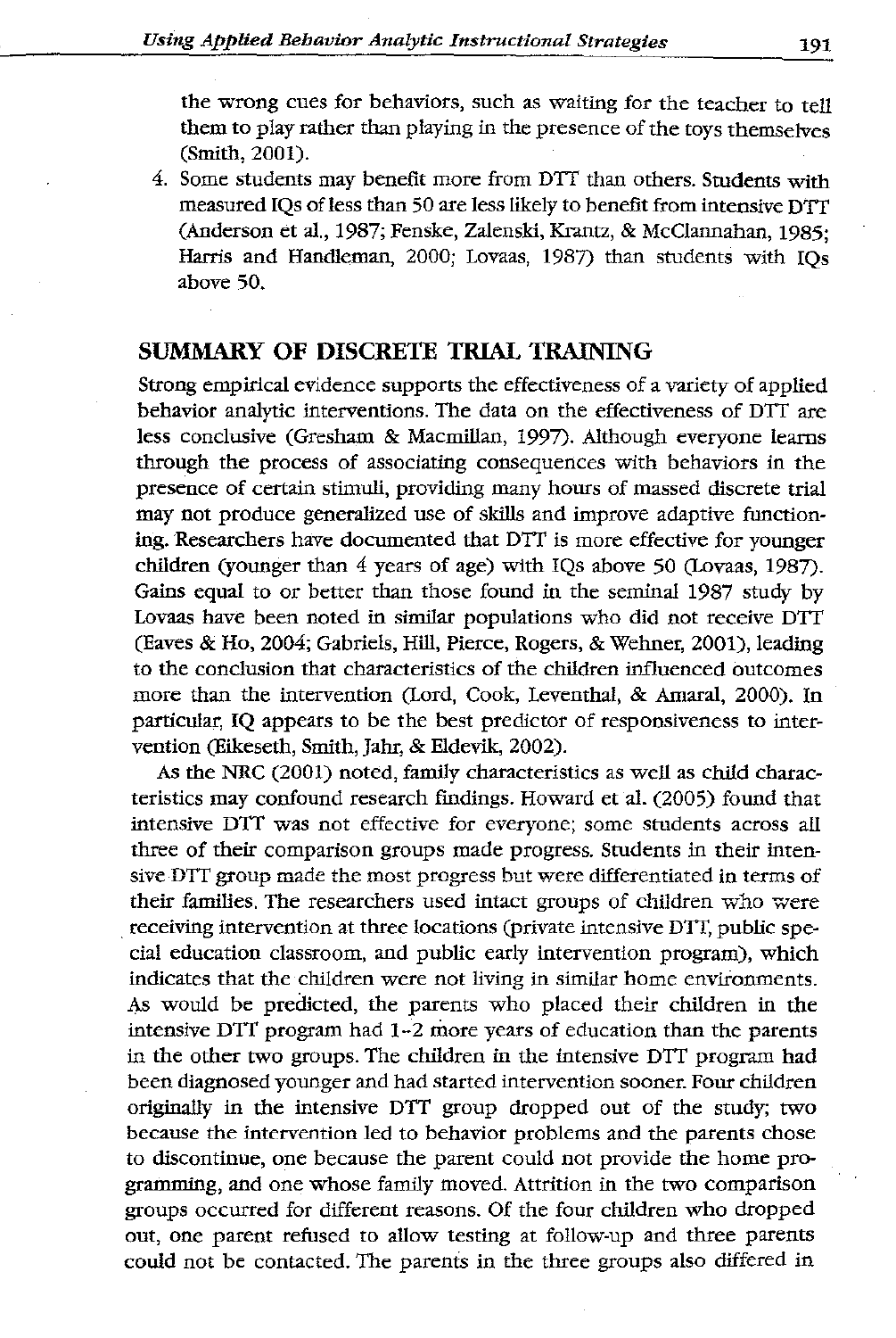terms of ethnicity and marital status, with almost half in the public early **intervention program being unmarried. More analysis needs to be done to**  determine how family demographics influence response to intervention, including intensive DTT.

Some of the problems with early programs using DTT, such as cue dependency, lack of self-initiation, rote responding, and failure to generalize (Schreibman, 2000), have led to modifications in the methodology. For example, Smith, Eikeseth, Klevstrand, and Lovaas (1997) added a component of parent training to try to minimize some of the concerns. At the end of one **year, no statistically significant differences were noted between a group of students receiving DTT and those receiving an "eclectic" special education**  program (Eikeseth et a!., 2002). Intensive DTT has been found to accelerate learning but not to cure individuals of their autism (Rogers, 1998). This leads to the conclusion that:

**DTI is a necessary but not sufficient element of ABA treatment for children**  with autism.... other instructional approaches [will be needed to teach them **how to 1 initiate the** *use* **of the skills they have acquired, transfer those skills to new settings, and reduce their reliance on cues from the teacher. (Smith,**  2001, p. 91)

#### **OTIIER EFFECTIVE ABA INTERVENTIONS**

Over the last thitty years, thousands of studies have been published that demonstrate the effectiveness of applied behavior analytic procedures for changing behavior in persons with and without disabilities in home, school, and community settings. Some of these procedures have been studied specifically with individuals with ASD. This book profiles many of the applied behavior analytic procedures used effectively with students on the autism spectrum. Chapter 4 desctibes applied behavior analytic interventions related to environmental arrangement and manipulation, the use of static and animated visual strategies, priming, choice making, and establishing stimulus control.

Chapter 7 describes the applied behavior analytic approach to support adaptive behavior by determining behavioral function and designing positive behavioral supports. That chapter discusses Pivotal Response Training (PRT) and Functional Communication Training (FCT), which meet the five dimensions of ABA. Chapter 8 discusses applied behavior analytic interventions for promoting the development of communication and verbal behavior through such procedures as incidental teaching, Natural Language Paradigm (NLP), Joint Action Routines (JARS), and Picture Exchange Communication System (PECS).

Chapter 9 describes applied behavior analytic strategies for supporting social development in the forms of peer-mediated and adult-mediated approaches. Chapters 10 and 11 discuss tbe application of applied behavior **analytic interventions to support skill acquisition in academic content areas**  as well as those based on promoting engagement.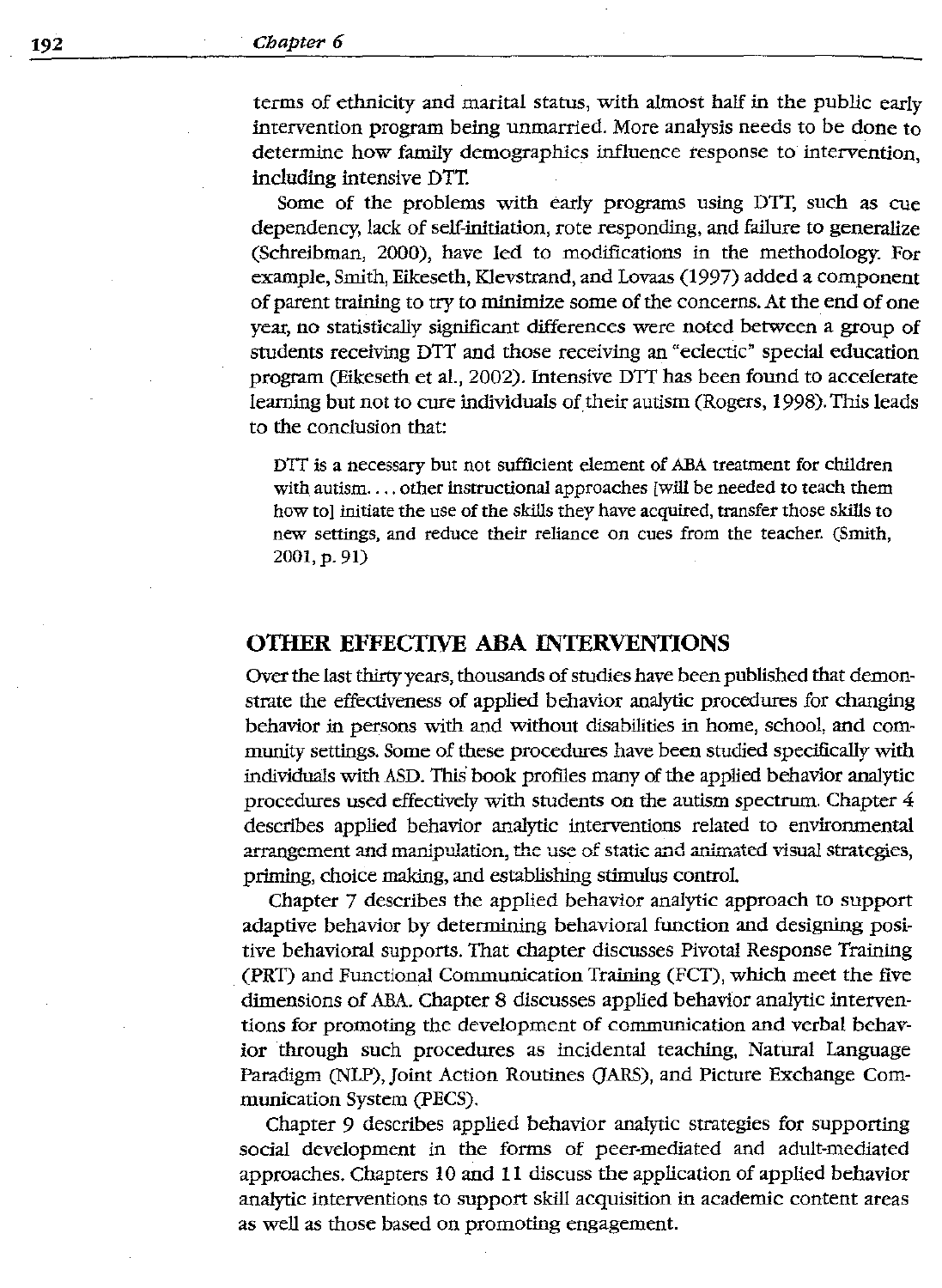# •> LEARNING WI1H MS. HARRIS: An Answer for Ms. Nelson

*After great reflection, Ms. Harris sends Andy's mother the following e-mail:* 

*Ht! Andy had a great day today, as you can tell from the work that was sent home! During centers, he traded seven objects with three different peers.* 

*By the way, you asked* if *I could do ABA with Andy. You'll be happy to*  know that the majority of Andy's day is spent in applied behavior ana*lytic (ABA) instruction. Even the PEGS you're using at home is an applied behavior analytic strategy (as is that toilet training program we talked about).* 

*You'll probably be pleased to know that some of Andy's instruction is provided* in *the form of Discrete Trial Training. Rather than using massed trials, I use distributed and collective trials. I'm using these to support Andy's use of the skills be is learning in other settings and with other people. We learned the lesson the bard way that when I practiced "What's your name?" with Andy over and over, he became good at answering me, but be didn't answer anyone else who asked him! Distributed trials are more likely to be main*tained over time and are less likely to interfere with Andy's adaptive behav*ior development.* 

*As hard as we're all working, we want to make sure to use approaches that provide the most benefit. Andy is making good progress through the use of a variety of applied behavior analytic strategies!* 

*Hope you all have a great weekend! Ms. H* 

# **CONCLUSION**

randa<br>1990 - Paul Barnett, papaisan<br>1990 - Paul Barnett, papaisan

J··· -

> Interventions based on the principles of applied behavior analysis have strong empirical data to support their effectiveness with students with ASD. To be considered an ABA approach, the intervention must meet specified criteria related to social significance and contextual considerations affecting the generalized adaptability of behavior. Interventions based on ABA must be validated through collection of data that demonstrate their impact on the behavior. DTT is one of the many ABA interventions that have been used with students with ASD. DIT is effective for promoting skill acquisition but has limitations that necessitate that it be used in combination with other ABA interventions in order to teach important and relevant skills with generalized use to students with ASD.

#### DISCUSSION QUESTIONS AND ACTIVITIES

- 1. At an IEP meeting a parent tums to you and says, "I want you to do ABA with my child!" What do you say?
- 2. Identify a research article that describes an intervention that modified the behavior of a student with an ASD. Compare the intervention against the five dimensions of ABA and determine how adequately it meets all criteria.

Jl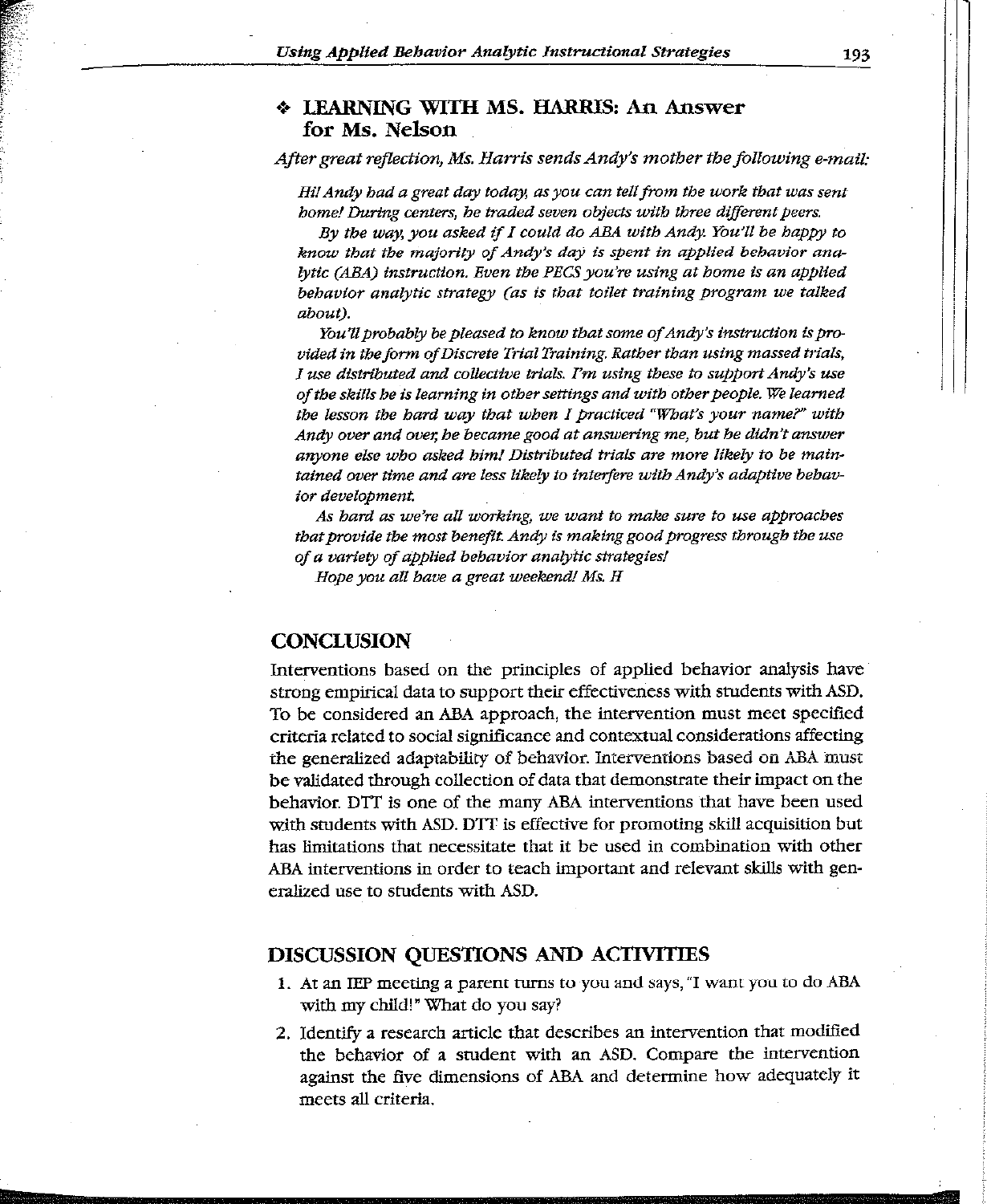- 3. Think of at least five skills you have learned using DTT. Describe  $h_{0}$ each of the five steps occurred in your experiences.
- 4. Most behavior is learned through the power of reinforcement. Describe a variety of strategies you could use to conduct reinforcer assessments with your students.
- 5. Discuss what needs to occur during and after instruction to enhance the student's ability to generalize the skills being learned.

# **REFERENCES**

- Alber; S. R, Heward, W. L., & Hippler, B. ]. (1999). Teaching middle school students with learning disabilities to recruit positive teacher attention. *Exceptional* Children, *65,* 253-270.
- Alberto, P. A., & Troutman, A. C. (2003). *Applied behavior analysis for teachers*  (6th ed.). Upper Saddle River, N]: Merrill/ Prentice Hall.
- Andersori, G. M., Freedman, D. X., Cohen, D.]., Volkmar, E R., Hoder, E. L., McPhedran, P., et al. (1987). Whole blood serotonin in autistic and normal subjects. *journal of*  Child Psychology & Psychiatry & Allied *Disciplines, 28,* 885-900.
- Anderson, S. R., & Romanczyk, R. G. (1999). Early intervention for young children with autism: Continuum·based behavioral models. *journal of the Association for Persons with Severe Handicaps,* 24,162-173.
- Anderson, S. R., Taras, M., & Cannon, B. O. (1996). Teaching new skills to young children with autism. In C. Maurice (Ed.), *Behavioral intervention for young chz'l· dren with autism: A manu'al for parents and professionals* (pp. 181-194). Austin, TX:Pro-Ed. .
- Baer, D. M., Wolf, M. M., & Risley, T. (1968). Current dimensions of applied behavior *analysis.journal of Applied Behavior Analysis,* 1, 91-97.
- Baer, D. M., Wolf, M. M., & Risley, T. (1987). Some still-current dimensions of applied be· havior analysis. *journal of Applied Behav*ior *Analysis, 20,* 313-328.
- Rirnbrnuer,J. S., & Leach, D.J. (1993). The Murdoch Early Intervention Program after 2 years. *Behaviour change,* 10, 63-74.
- Brady, M.P., Shores, R E., McEvoy, M.A., Ellis, D., & Fox,}. *].* (1987). Increasing social interactions of severely handicapped autistic children. *journal of Autism and Developmental Disorders, 17,* 375-390.
- Cannella, H. I., O'Reilly, M. E, & Lancioni, G. E. (2005). Choice and preference assessment research with people with severe to profound developmental disabilities: A review of the literarure. *Research in Developmen· tal Disabilities, 26,* 1-14.
- Carr,]. E., Dozier, C. L., Patel, M., Adams, A. N., & Martin, N. (2002). Treatment of automatically reinforced object mouthing with noncontingent reinforcement and response blocking: Experimental analysis and social validation, *Research in Developmental Disabilities, 23,* 37-44.
- Carr, E. G., & Durand, V. M. (1985). Reducing behavior problems through functional communication *training.journal of Applied Behavior Analyst's,* 18, 111-126.
- Charlop, M. H., & Milstein,]. P. (1989). Teaching autistic children conversational speech using video modeling. *journal of Applied Behavior Analysis, 22,* 275-285.
- Charlop-Christy, M. H., & Haymes, L. K. (1998). Using objects of obsession as token rein· forcers for children with *autism.journal of Autism and Developmental Disorders,* 28, 189-198.
- Dellarosa, D., & Bourne, L. E. (1985). Surface form and the spacing effect. *Memory and Cognition, 13,* 529-537.
- Dempster, F. N. (1988). The spacing effect: A case study in the failure to apply the results of psychological research. *Ainerican Psychologist,* 43, 627-634.
- Dunlap, G., Dyer, K., & Koegel, R L. (1983). Autistic self-stimulation and intertrial interval duration. *American journal of Mental Defldency,* 88, 194-202.
- Dunlap, G.,.Kern, L., & Worcester,]. (2001). ABA and academic instruction. Focus *on Autism and Other Developmental Disabilities, 16,* 129-136.
- Dunlap, G., Marshall, U., Plienis, A. J., & Williams, 1. (1987). Acquisition and